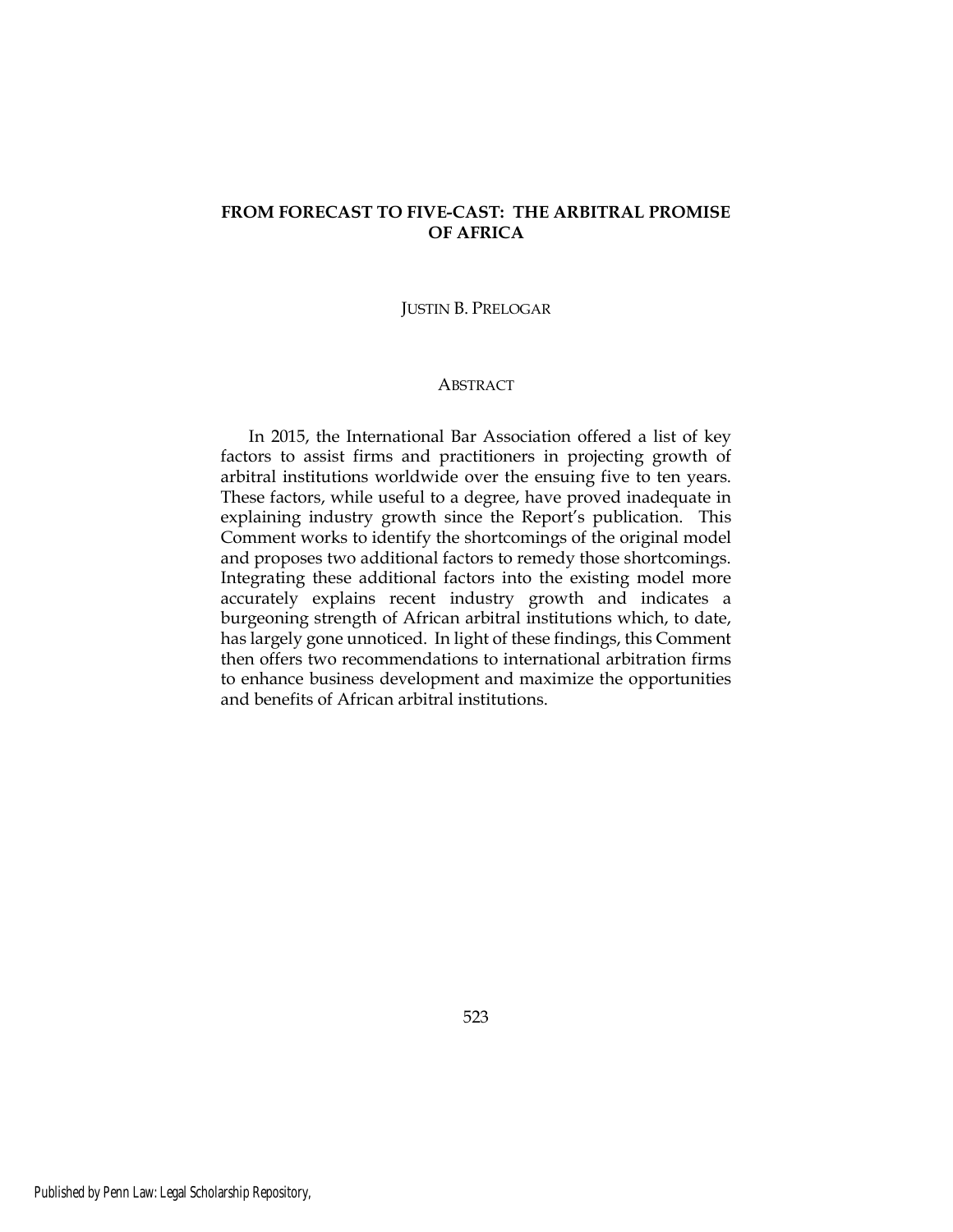# TABLE OF CONTENTS

| 525                                                              |
|------------------------------------------------------------------|
| IBA 2015 Projections for African Arbitral Institutions 526<br>H. |
| Key Factors for Forecasting Growth of Arbitral<br>$a_{\cdot}$    |
|                                                                  |
| b. African Arbitral Institutions: Perceived Issues and           |
| 527                                                              |
| III. Two Additional Factors Critical for Projecting Growth529    |
| IV. Current Status of African Arbitral Institutions532           |
| a. Sub-Saharan African Regional Economy and Arbitration          |
|                                                                  |
| h.                                                               |
| $\mathcal{C}$ .                                                  |
| d.                                                               |
|                                                                  |
| a. Connection Between a New Arbitral Institution and Well-       |
|                                                                  |
|                                                                  |
|                                                                  |
| Broaden Institutional Representation 549<br>$a_{\cdot}$          |
| Bolster Efforts to Select African Arbitrators550<br>b.           |
|                                                                  |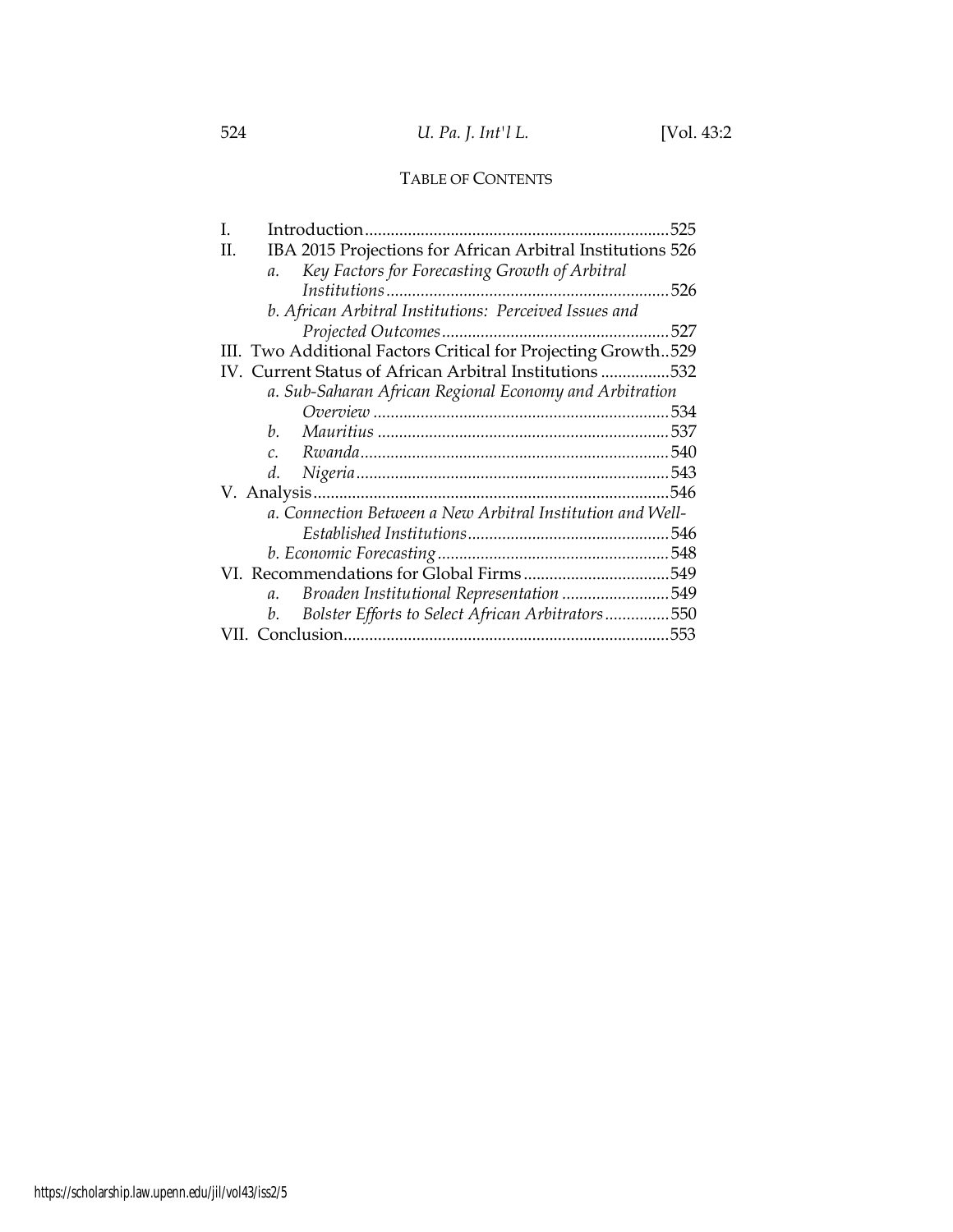### I. INTRODUCTION

In 2015, the International Bar Association Arb 40 Subcommittee prepared a report ("IBA Report") aimed at aggregating the voices of more than 160 arbitration practitioners from across forty countries.<sup>1</sup> This Report discusses the key factors thought to be critical to the success of arbitral institutions and then uses those factors to develop a forecast of the future of arbitral institutions around the world. While the IBA Report highlights several significant factors, the resultant projections have not been mirrored by the ensuing reality, especially on the African continent. This Comment examines the current state of arbitral institutions in Sub-Saharan Africa and offers two additional factors that firms and practitioners should consider when predicting the direction of the international arbitration industry over the next decade.

Section II examines the IBA Report, its factors, and the Report's projections for Sub-Saharan African arbitral institutions. Section III proposes two additional factors that, if added, would more accurately mirror outcomes observed since 2015, and improve the model's functionality as a bellwether to firms and practitioners seeking to allocate firm resources and attention thoughtfully and proactively in this dynamic environment. Section IV examines key examples of arbitral institutions in Sub-Saharan Africa, and Section V discusses how evaluation of trends in light of these two additional factors provides greater insight for projecting growth and stability of different arbitral institutions. Section VI offers two recommendations to firms and practitioners regarding how to approach these projections and integrate these findings into their respective business models. Section VII concludes by recognizing the improved forecast generated by considering these factors and highlights other African States with institutions that may show promise but that are not discussed herein.

<sup>1</sup> INT'L BAR ASS'N ARB 40 SUBCOMM., THE CURRENT STATE AND FUTURE OF INTERNATIONAL ARBITRATION: REGIONAL PERSPECTIVES 6 (2015) [hereinafter IBA REPORT].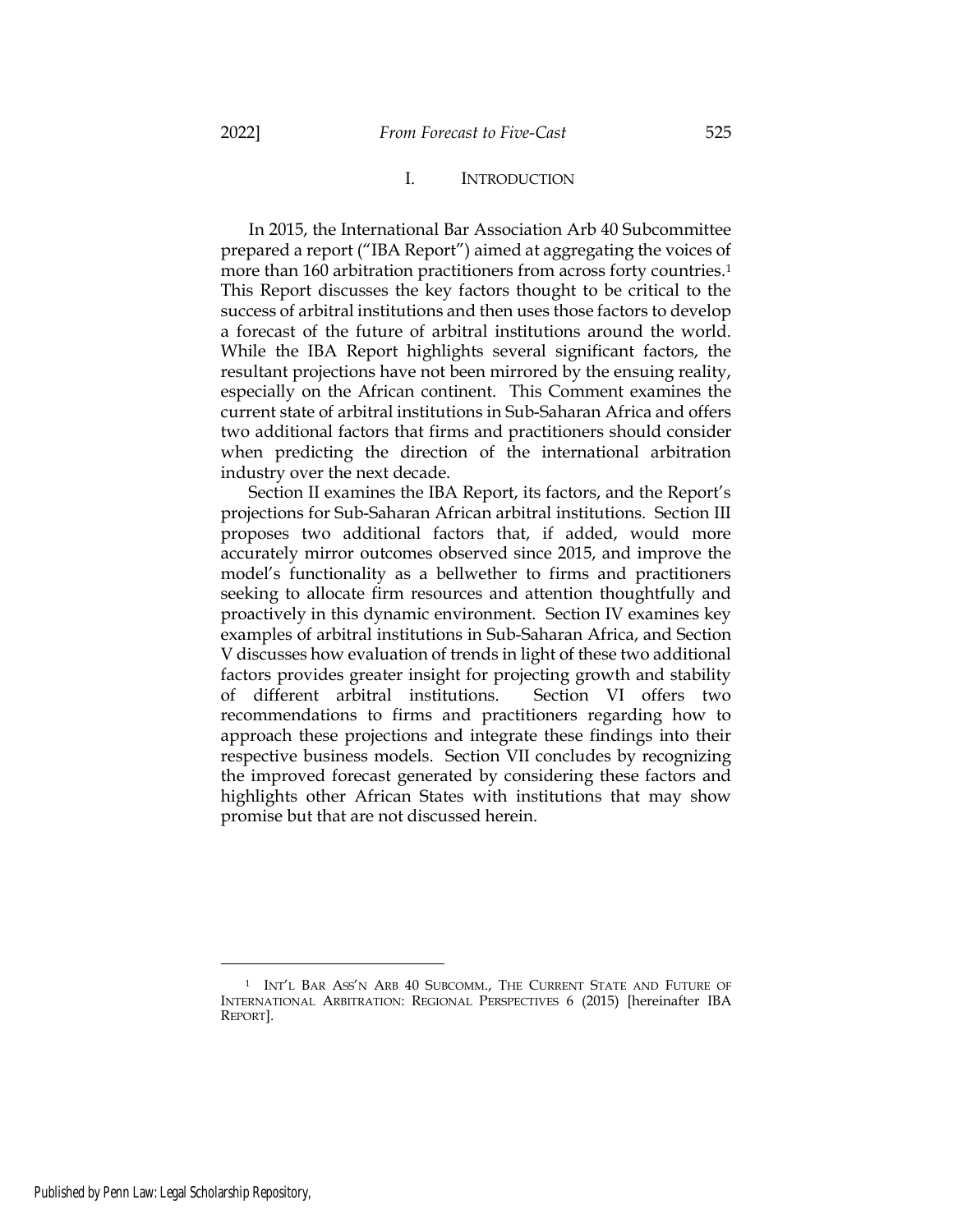## II. IBA 2015 PROJECTIONS FOR AFRICAN ARBITRAL **INSTITUTIONS**

According to the IBA Report, the use of arbitration as a means of dispute settlement has been steadily on the rise across regions.2 The report discusses growing standardization of the practice and the resultant tendency for disputes to remain in a particular region "as certainty and confidence in the arbitration process within that region grows."3 In 2015, international arbitrations involving African parties still largely occurred in Europe and, occasionally, North Africa.<sup>4</sup> The IBA went on to note that while some practitioners expected regional arbitral institutions to increase their presence in the market, others expressed skepticism that these less established institutions would manage to compete against their more trusted and entrenched contemporaries.<sup>5</sup>

### a. Key Factors for Forecasting Growth of Arbitral Institutions

The 2015 IBA Report lists several factors practitioners considered "key for growth," including:

1. Legislative reform (government support for arbitration as an alternative to the national court system);

2. Party autonomy (procedural flexibility and the ability of parties to choose the features of their arbitration);

3. Enforcement regime (guaranteeing parties the ability to enforce awards resulting from the arbitral process);

4. Time and cost inefficiencies of national courts (the extent to which these features of a domestic system left parties dissatisfied, but success of the arbitral institution would buoy);

5. Expertise (inability of national courts to attend to crossborder or industry-specific disputes);

<sup>2</sup> Id. at 7.

<sup>3</sup> Id.

<sup>4</sup> Id.

<sup>5</sup> Id. at 69.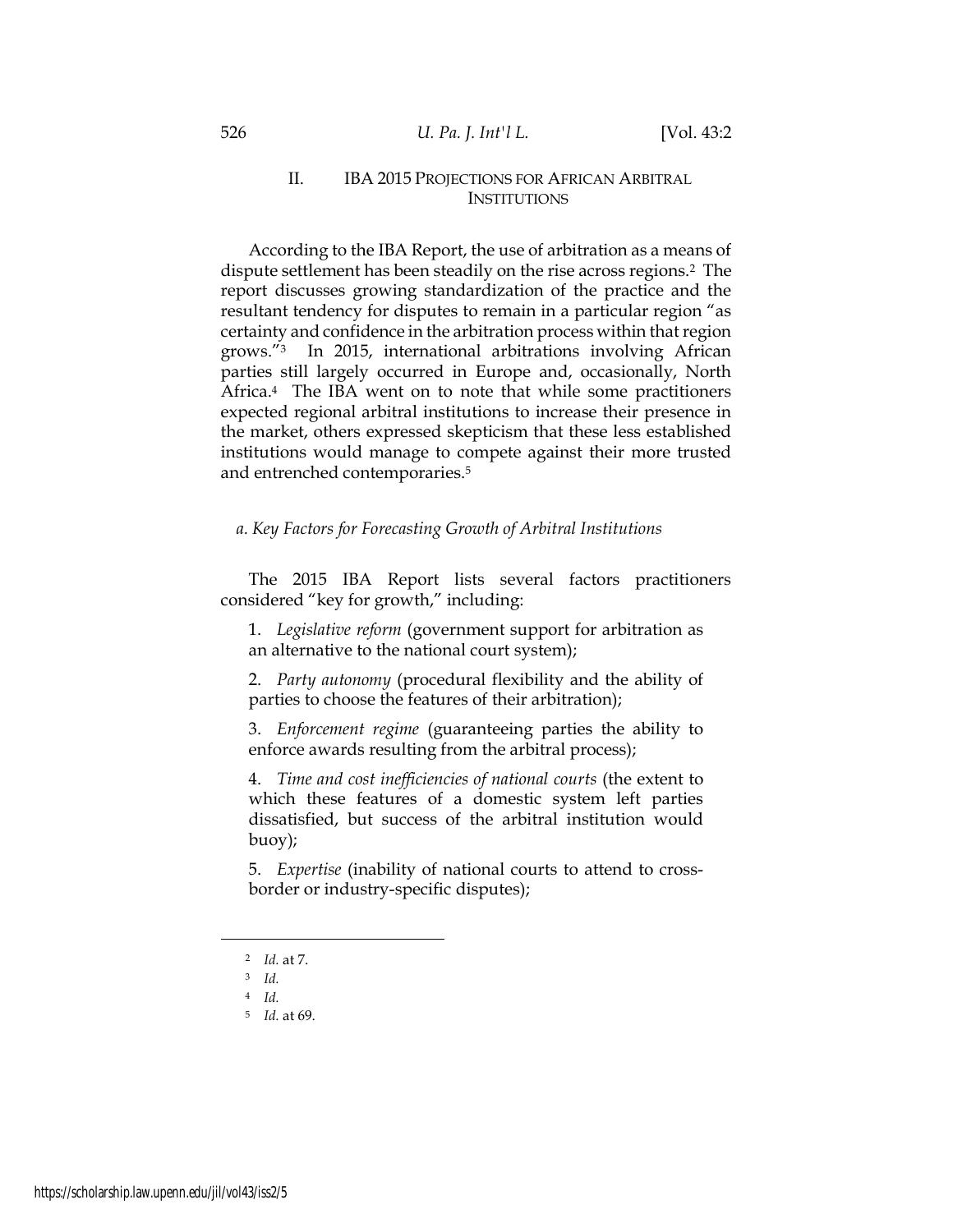6. Neutrality (to ensure that adjudication of a cross-border dispute is not influenced by culture, language, or bias of one party's national courts); and

7. Confidentiality (a particularly salient factor driving parties to prefer arbitration).<sup>6</sup>

## b. African Arbitral Institutions: Perceived Issues and Projected Outcomes

Based on these key factors, the IBA report made several observations about the arbitral situation in Africa and offered projections for the future of African arbitral institutions. The report noted that practitioners polled had serious concerns about national court systems and the potential for political unrest, including concerns that many jurisdictions do not readily embrace—or are actively hostile toward—arbitration as an alternative means of dispute resolution.7 Additionally, while costs of arbitration in Africa may be lower than other institutions worldwide, the cost of arbitration compared to the already low cost of litigating in national courts in African States had in some cases hampered growth of these arbitral institutions.8 Given the perceived sentiment of national courts toward arbitration, some practitioners also expressed worry about reliable enforceability of awards.<sup>9</sup> Separately, it was reported across regions that practitioners were increasingly reliant on technology to streamline their work case management systems.<sup>10</sup> While some African jurisdictions possess and utilize the latest technology for dispute resolutions, other jurisdictions left some practitioners underwhelmed by the lack of technical sophistication.<sup>11</sup>

The limited pool of arbitrators available across Africa was also a feature of concern, with practitioners citing the potential for delay,

<sup>6</sup> Id. at 9.

<sup>7</sup> See id. at 33 ("Practitioners and users from jurisdictions that have witnessed political unrest or armed conflict noted the effect of these events on the ability of national courts to function effectively, and such events are a contributing factor to the increased use of arbitration.").

<sup>8</sup> Id. at 40.

<sup>9</sup> Id. at 36.

<sup>10</sup> Id. at 18.

<sup>11</sup> Id. at 44.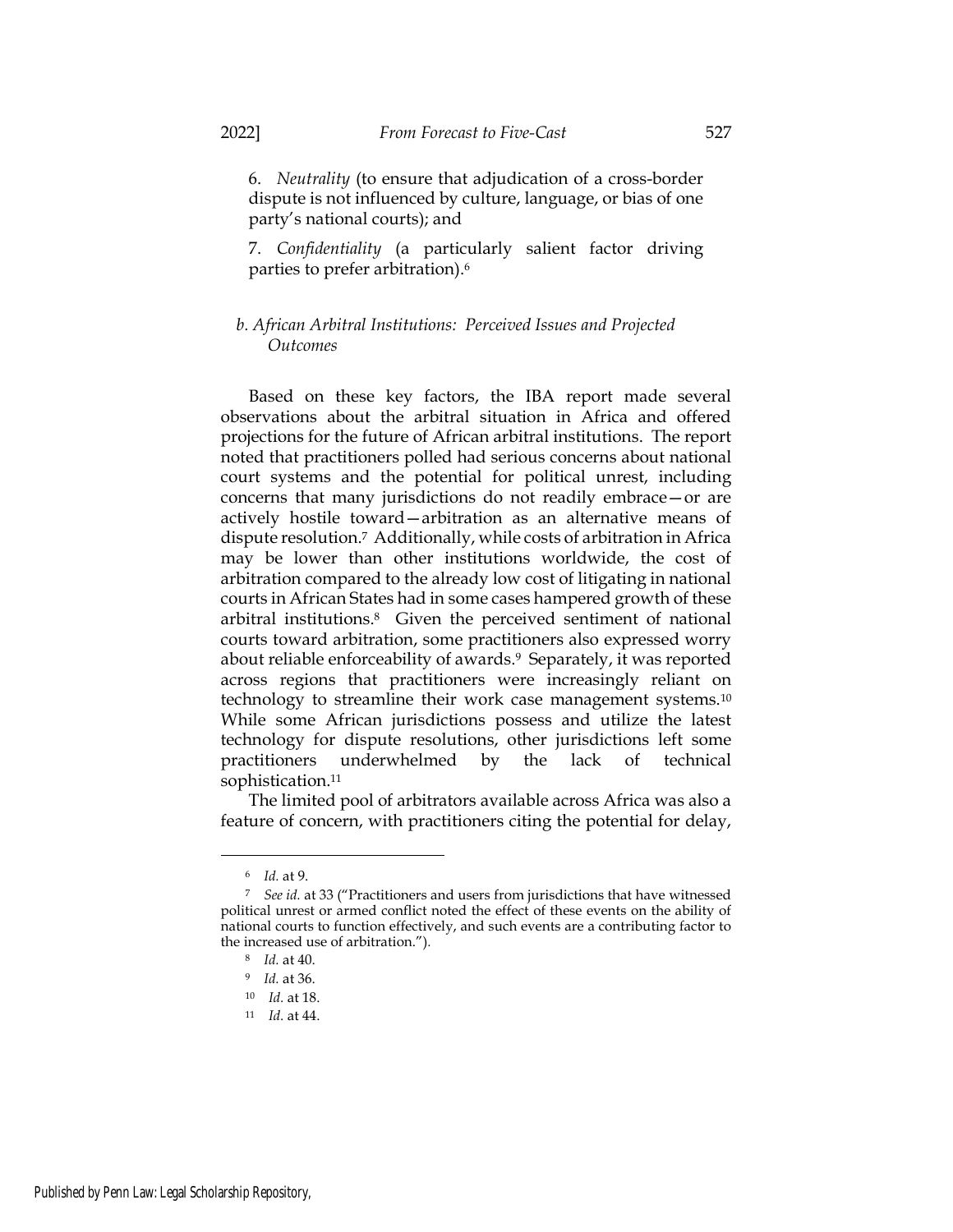inattentiveness to preliminary issues, or potential bias favoring their appointing party.12 This dearth of practitioners with specialized training in international arbitration had the perceived dual effect of limiting the pool of arbitrators and hampering procedural efficiency.13 In this vein, some practitioners expressed concern about the finality of awards because the guarantee of the awards' quality may be diminished.14 The report noted that lack of familiarity with the contours of international arbitration could, in certain instances, trade off with or be exacerbated by lack of sectoral or technical expertise of the arbitrators.

At the time, practitioners observed a limited exercise of emergency arbitrator provisions and were either silent on—or were unlikely to allow—third-party funding.15 Concerns about uneven technological advancement and a perceived lack of commercial sensitivity by national courts led many practitioners to express wariness of Sub-Saharan African arbitral venues.16 Even still, factors like cost and neutrality made arbitration palatable—to say nothing of the meaningful independence from the political and bureaucratic issues rooted in some African nations' judicial systems.<sup>17</sup>

As of 2015, African parties still preferred London, Paris, and Geneva for the settling of disputes—namely the International Chamber of Commerce ("ICC") or London Court of International Arbitrations ("LCIA").18 Mauritius was considered the rising star of African arbitral institutions, followed closely by Johannesburg, Kigali, and Lagos in five to ten years as jurisdictions made progress on addressing the legislative concerns and logistical challenges.<sup>19</sup>

Despite concerns and the fact that demand for international arbitration is frequently driven by international corporations, local

<sup>12</sup> Id. at 10, 15.

<sup>&</sup>lt;sup>13</sup> Id. at 15. It is worth noting that Rwanda had been making, and continues to make, a concerted effort to specialize practitioners quickly with the understanding that parties are unlikely to appoint practitioners without accreditation. Id. at 22.

<sup>14</sup> Id. at 25.

<sup>15</sup> Id. at 17. One outlier in 2015 was Rwanda, which the IBA Report notes was attentive to the importance of interim relief and that the Kigali International Arbitration Centre ("KIAC") included an emergency arbitration provision. Id. at 42.

<sup>16</sup> Id. at 18.

<sup>17</sup> Id. at 20.

<sup>18</sup> Id. at 14.

<sup>19</sup> Id. at 11-12.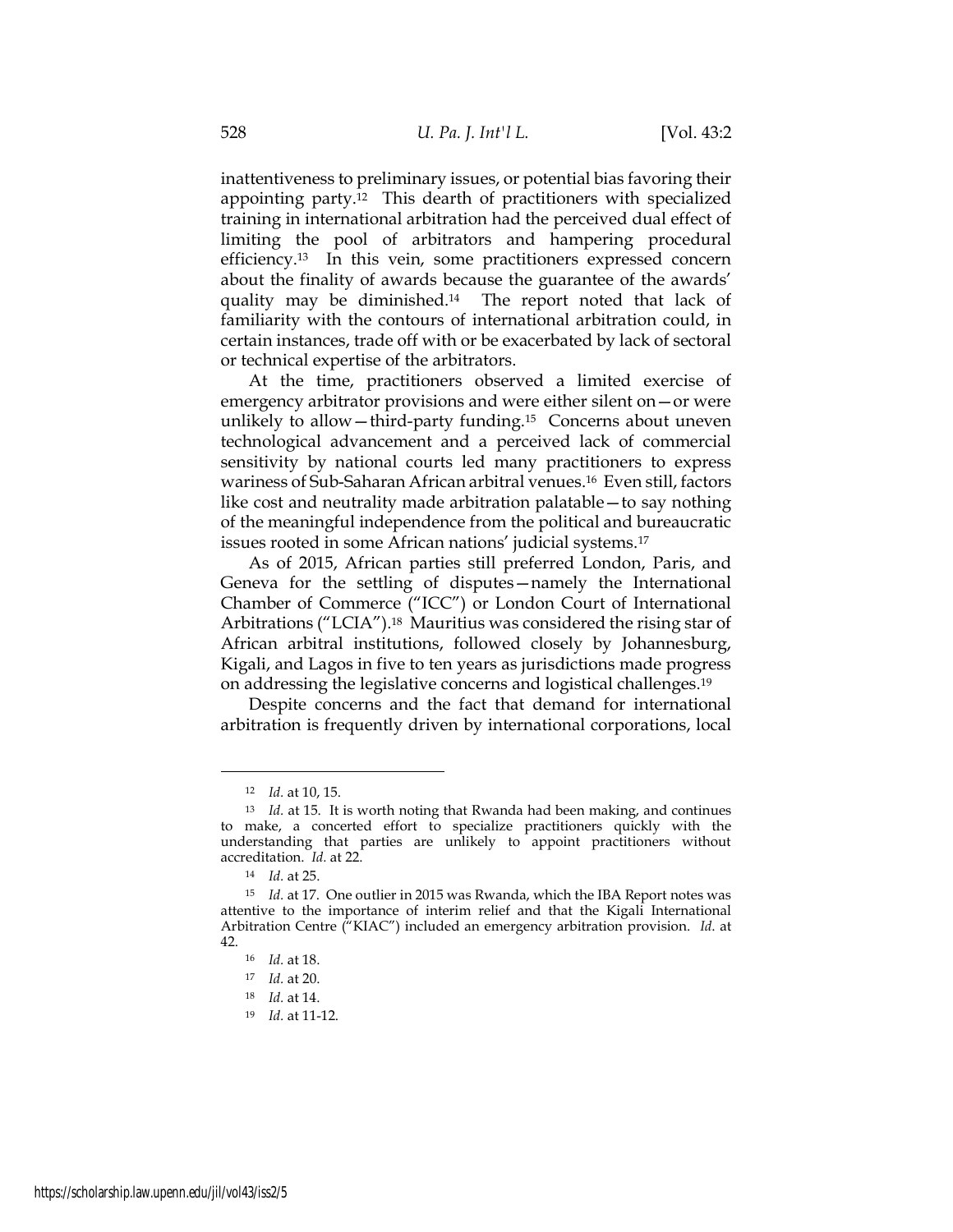entrepreneurs had also begun to avail themselves of arbitration.<sup>20</sup> The IBA Report divided Sub-Saharan Africa into three regions: "East Africa, West and Central Africa, and Southern Africa."21 In 2015, arbitration was well-established in Southern Africa and in Western and Central Africa (in jurisdictions like Ghana, Nigeria, and South Africa) but was only beginning to take root in jurisdictions of East Africa (in jurisdictions like Kenya, Rwanda, and Tanzania).<sup>22</sup> The development of capable practitioners was ongoing and the growth of these institutions would largely depend on the extent to which they can attract international parties and establish confidence in the legal infrastructure of these institutions and jurisdictions.<sup>23</sup>

The report noted that several of the practitioner-respondents listed Mauritius as "safe seats" they would feel comfortable utilizing for international arbitration.24 The absence of a discovery process in Nigeria was cited by some practitioners as an advantage.25 Rwanda had seen dividends from recent changes to its legal infrastructure and the "supportive attitude of the courts and the government towards arbitration."26 South Africa had sought to bolster its status by increasing the number of agreements in place between South African companies and international companies.27 In light of the seven growth factors discussed, the report projected significant growth of arbitration activity in East Africa in the ensuing five years.<sup>28</sup>

### III. TWO ADDITIONAL FACTORS CRITICAL FOR PROJECTING GROWTH

In 2018, White & Case released an international arbitration survey to provide insight into the development of the industry and associated trends.29 The survey asked respondents four key

- $22$  *Id.*
- <sup>23</sup> Id. at 21.
- <sup>24</sup> Id. at 12.
- $25$  *Id.* at 20.
- <sup>26</sup> Id. at 40.
- $27$  *Id.*
- <sup>28</sup> Id. at 20.

<sup>29</sup> See WHITE & CASE LLP, 2018 INTERNATIONAL ARBITRATION SURVEY: THE EVOLUTION OF INTERNATIONAL ARBITRATION 1 (2018) (noting that the survey is drawn

<sup>20</sup> Id. at 20.

<sup>21</sup> Id.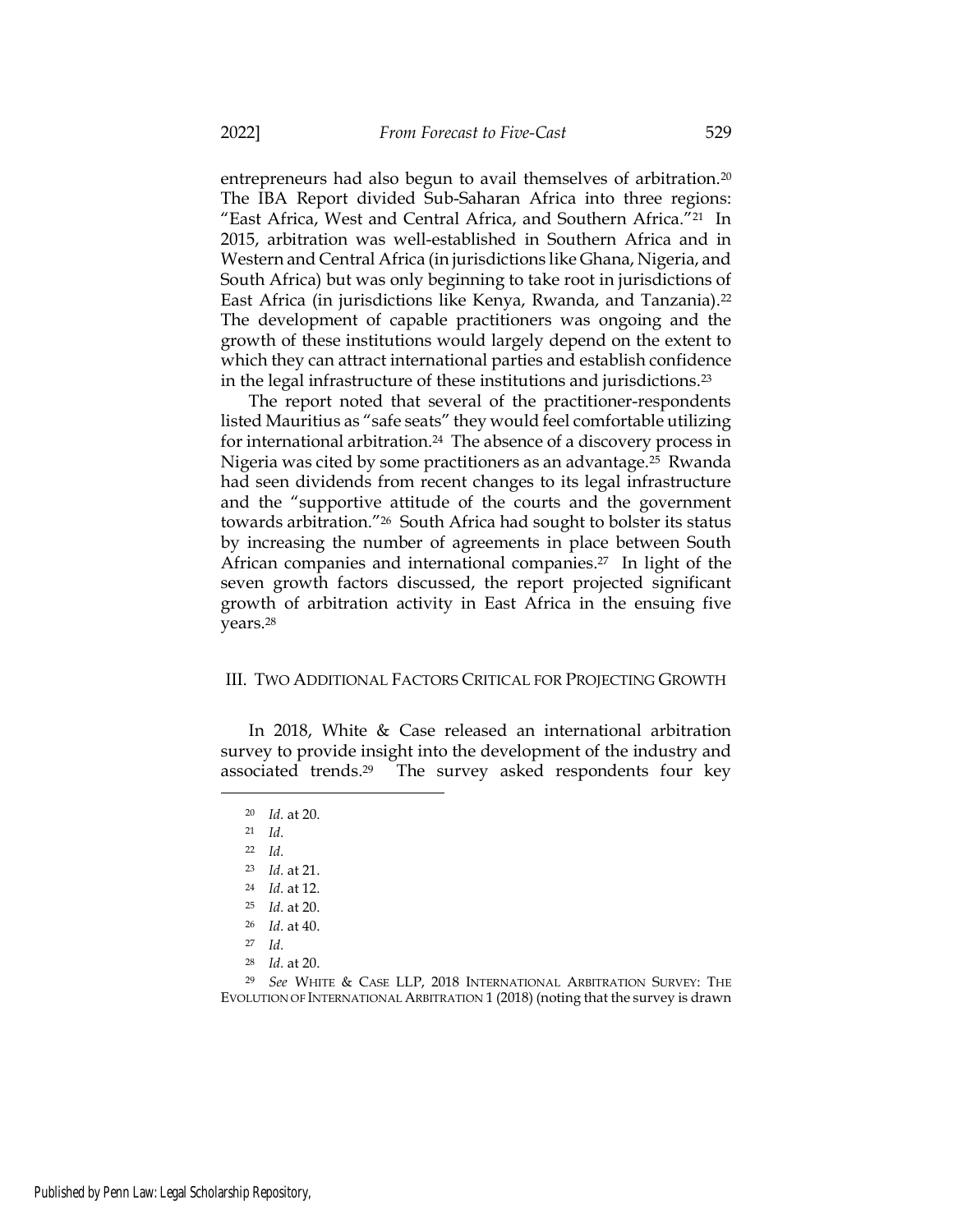questions about what they, as practitioners, value in international arbitration:

(1) What are the three most valuable characteristics of international arbitration?

(2) What are the three worst characteristics of international arbitration?

(3) What are the four most important reasons for your preference for certain seats?

(4) What are the four most important reasons for your preference for certain institutions?<sup>30</sup>

In response to the first question, practitioners listed the three most valuable characteristics as enforceability of awards (cited by sixty-four percent of respondents), avoiding national courts (sixty percent), and flexibility (forty percent).31 Other responses included freedom to select arbitrators, confidentiality, neutrality, finality, speed, and cost.<sup>32</sup> The three worst characteristics of arbitration ranked by practitioners were cost (sixty-seven percent), lack of effective sanctions during the arbitral process (forty-five percent), and lack of power in relation to third parties (thirty-nine percent).<sup>33</sup> These were followed by lack of speed, lack of insight into arbitrators' efficiency, national court intervention, etc.34 In light of practitioners' responses to these first two questions and their similarity to the IBA's seven factors for projecting growth, it seems the IBA used what parties value about arbitration itself as the tool for projecting how arbitral institutions would fair in five to ten years.<sup>35</sup> While the past five years has seen growth and success of African arbitral institutions, efforts like signing onto the Convention on the Recognition and Enforcement of Foreign Arbitral Awards of 1958 ("New York Convention") or developing a domestic framework that mirrors the UNCITRAL Model Law are insufficient indicators for predicting the degree of growth that some institutions might

<sup>34</sup> Id.

from an "unprecedented 922 questionnaire responses and 142 in-person or telephone interviews . . . [comprised of] private practitioners, arbitrators, in-house counsel, academics, experts and other stakeholders.").

<sup>30</sup> Id. at 7-13.

<sup>31</sup> Id. at 7.

<sup>32</sup> Id.

<sup>33</sup> Id. at 8.

<sup>35</sup> See IBA REPORT, supra note 1, at 10.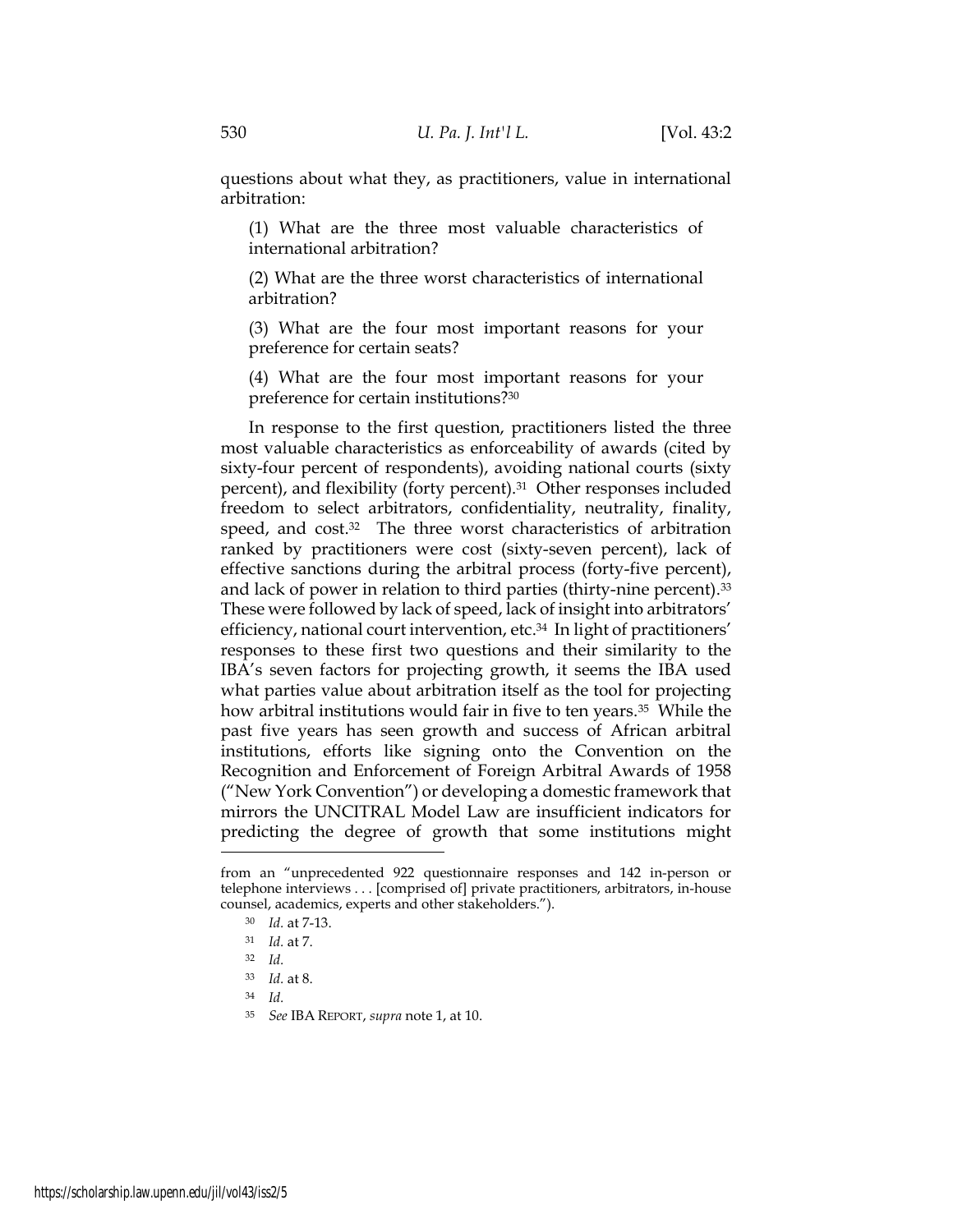experience when compared to their contemporaries elsewhere in Africa.<sup>36</sup> Put simply, for the purposes of forecasting growth of African arbitral institutions, these seven factors were not the most useful data points to examine—or at least, not by themselves.

While the practitioners' responses to the first two questions are certainly useful when considering the aspects of arbitration practitioners value most and are inclined to pursue, it is the responses to questions three and four that shed the most light on drivers of arbitral institution success. When asked why they prefer certain seats for arbitration, practitioners listed general reputation/recognition (fourteen percent), neutrality and impartiality of the local legal system (thirteen percent), and national arbitration law (twelve percent); they also preferred a positive track record for enforcing agreements, availability of quality arbitrators, efficiency of local proceedings, quality of hearing facilities, location of parties, cost, and language.37 In response to why practitioners prefer certain institutions, they again favored general reputation and recognition of the institution (eighteen percent), high levels of administrative efficiency (fifteen percent), previous experience of the institution (eleven percent), followed by neutrality and internationalism, access to a wide pool of arbitrators, overall cost, ability to administer arbitrations worldwide, and regional presence and knowledge.<sup>38</sup>

The first two questions certainly captured the tangible components parties expect to see when they opt for arbitration over litigation and that practitioners expect to deliver. However, responses to questions three and four provide guidance on two features that can meaningfully influence outcomes—features that are not captured either in the first two questions or in the IBA's list of key growth factors.

Practitioners indicated that when they are both selecting a seat for the arbitration and an institution for the arbitration, it is recognition and reputation they consider most strongly. This is

<sup>36</sup> See HERBERT SMITH FREEHILLS, DISPUTE RESOLUTION IN AFRICA: A MULTIJURISDICTIONAL REVIEW 9 (2d ed. 2016) ("[I]n relation to arbitrations seated within the continent and enforcement of foreign awards, the outlook across Africa is varied but certainly not bleak. Less sophisticated courts may continue to grapple with the degree of intervention they should exercise in the process . . . ."). Factors that help a seat gain acceptance may be insufficient for warming practitioners to the idea of engaging the institution as an arbitral forum.

<sup>37</sup> WHITE & CASE, supra note 29, at 11 chart 8.

<sup>38</sup> WHITE & CASE, supra note 29, at 14 chart 13.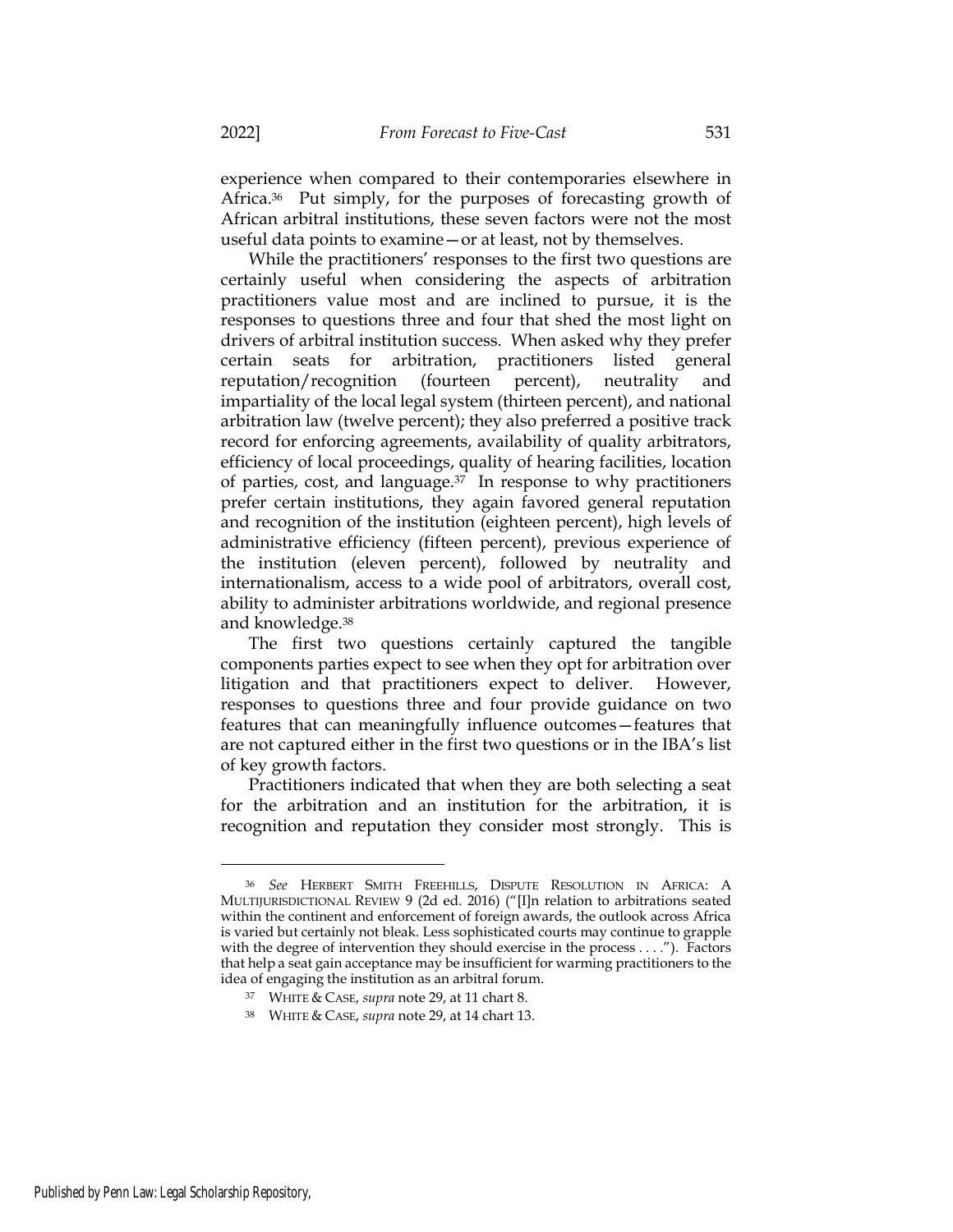followed closely by previous experience and administrative efficiency, both of which are likely developed by an institution over the same period it is developing its reputation. It may be difficult for a new institution to develop these features and to gain recognition in a world already saturated with high-powered wellestablished institutions; however, one factor that could help signal both to practitioners now, and analysts working to project arbitral institutional success ex ante, would be to examine the relationships between new institutions and those whose reputation has already solidified.

The other factor that would be worthwhile to include is an indirect driver of several of the preferred characteristics listed by practitioners: a nation's economy. By looking at a State's GDP growth, foreign direct investment ("FDI"), and other key markers of a State's efforts to draw investment and commercial economic growth from abroad—and the trends of those factors over time one can more readily project the need or interest a State might have in adopting a more neutral or international local legal system or set of arbitral standards. If a State is expanding its energy and construction industries and is sensitive to the dispute resolution mechanisms of those contracts, it is reasonable to infer the State may then take steps to diversify its internal dispute mechanisms to settle any disputes locally or within the region.

The seven factors on their own may help project long-term growth outcomes broadly; however, these additional two factors can help practitioners project not only that growth will occur, but can, with greater reliability, project roughly the kind and degree of the growth. If these two additional factors are integrated into the IBA's seven factor analysis, not only are the outcomes observed over the last five years more easily explicable, but the ability of practitioners to forecast growth of arbitral institutions is enhanced.

#### IV. CURRENT STATUS OF AFRICAN ARBITRAL INSTITUTIONS

The White & Case survey indicated that practitioners worldwide still prefer the same seven cities for arbitral seats that they preferred in 2015: London (sixty-four percent), Paris (fifty-three percent), Singapore (thirty-nine percent), Hong Kong (twenty-eight percent), Geneva (twenty-six percent), New York (twenty-two percent), and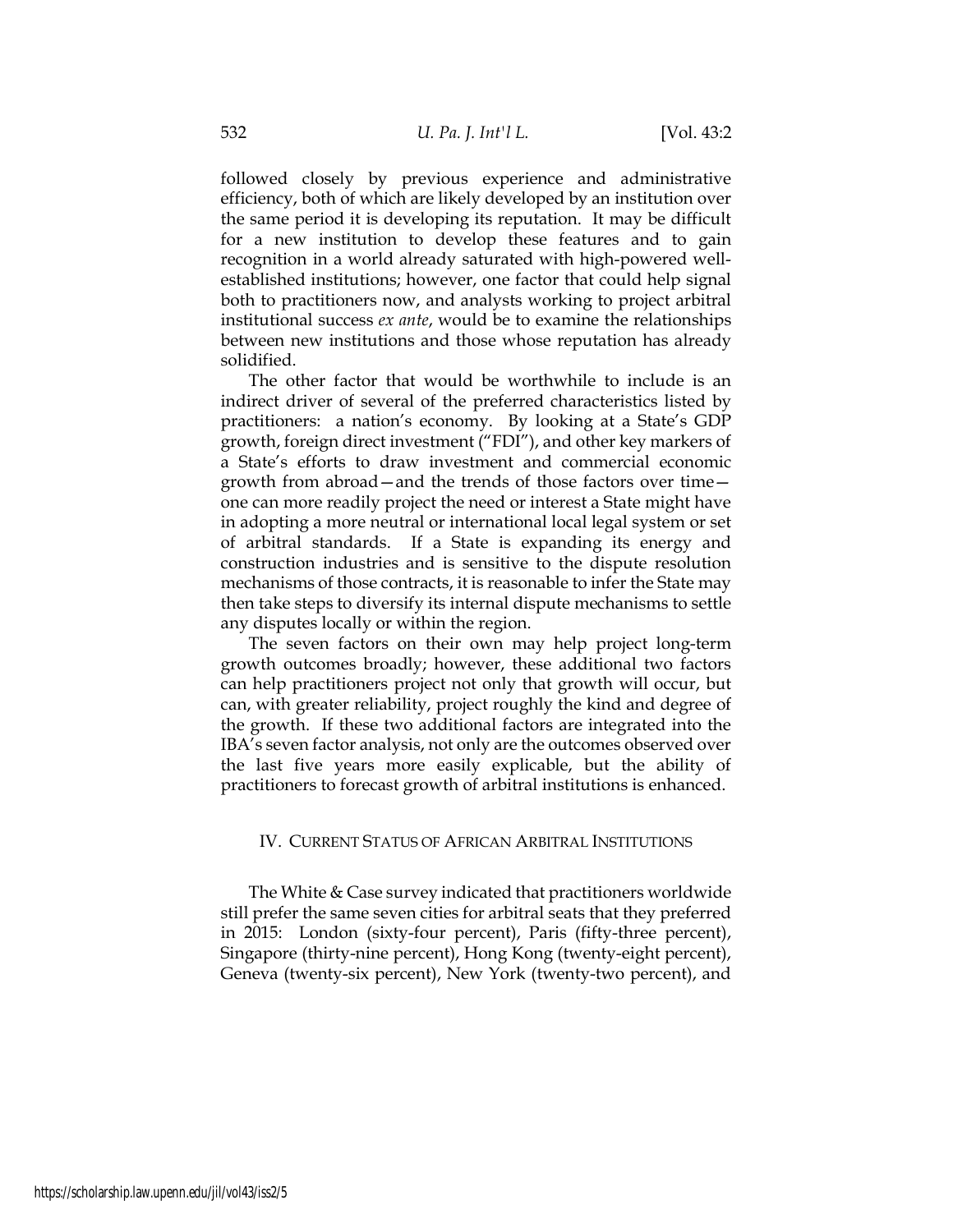Stockholm (twelve percent).39 This is unsurprising but is likely to change in five to fifteen years.

Before exploring several African countries' government, economy, and arbitral landscape, it is valuable to consider a snapshot of a country with a robust and globally renowned arbitral landscape. France will set this baseline and serve as a control for comparing African arbitral institutions against more established seats.

France has a population of approximately 64.7 million people, a per capita GDP of \$42,877.60, a ten-year annual GDP growth of 1.2%, and a five-year average FDI inward flow representing 1.1% of its GDP.40 From an institutional standpoint, its judicial independence is ranked thirty-sixth out of 141 countries and ranks fairly well in public sector metrics, namely in efficiency of settling disputes (twenty-sixth), likelihood of government ensuring political stability (thirty-fourth), and legal framework's adaptability to digital business models (forty-second).41 On the World Justice Project Index, France is ranked fourteenth in Europe and twentieth globally.42 France scores highly for absence of corruption, open government, regulatory enforcement, and civil justice.<sup>43</sup>

French law is well-established and arbitration-friendly, and reforms made to its arbitration laws in 2011 further entrenched France as a welcoming venue.<sup>44</sup> Arbitral decisions are widely publicized, which increases parties' perception of France as a transparent and reliable host.45 The French Code of Civil Procedure provides only limited grounds on which an award may be set aside, and courts may not review the award on the merits.46 Though France is party to the New York Convention, French law is even more favorable; if a foreign award is set aside at its seat, such a determination does not necessarily prevent recognition and enforcement of that award in France.47 Paris is considered a "safe

<sup>39</sup> WHITE & CASE, supra note 29, at 9 chart 6.

<sup>40</sup> WORLD ECON. FORUM, THE GLOBAL COMPETITIVENESS REPORT 222 (Klaus Schwab ed., 2019).

<sup>41</sup> Id. at 223.

<sup>42</sup> WORLD JUST. PROJECT, RULE OF LAW INDEX 19 (2020).

<sup>43</sup> See id. at 23-24, 27-28.

<sup>44</sup> See Emily Fox, Peter Archer & Tiphaine Leverrier, Choice of Arbitral Seat: Is Paris Under Threat?, INSIDE ARB.: PERSPS. ON CROSS-BORDER DISPS., July 2019, at 13.

<sup>45</sup> Id.

<sup>46</sup> Id.

<sup>47</sup> Id.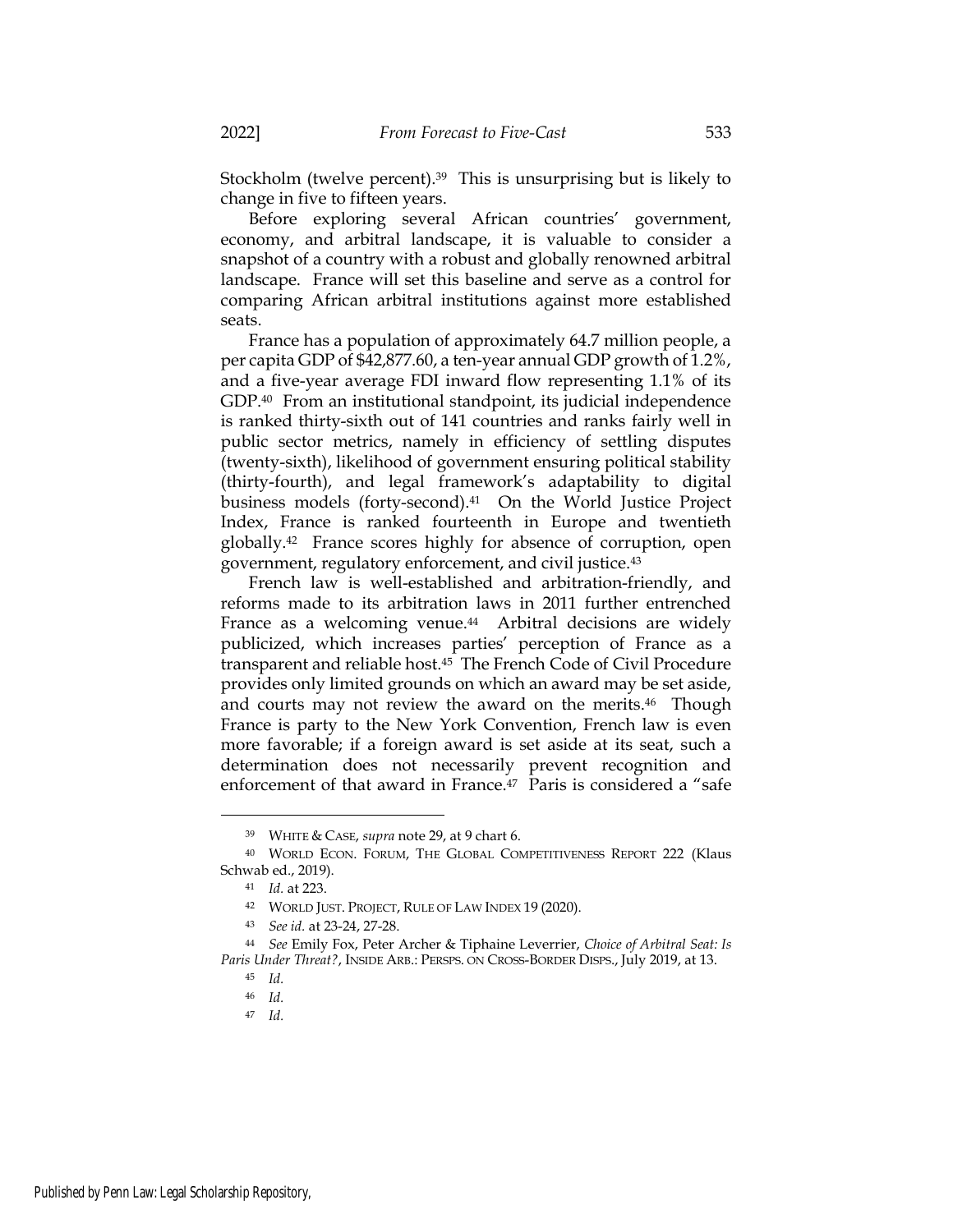seat" for its pro-arbitration reputation, and the French judiciary is recognized as "neutral, independent, efficient and experienced."<sup>48</sup> As a venue that is less expensive than London, Paris is considered a more economic option.<sup>49</sup> And, in addition to Paris' renown as a cultural and economic center, the country's connection to civil law countries and the city serving as home to the ICC Court further bolster its status as a hub of international arbitral activity.50 This is illustrated by the strength of the legal market in Paris, the bevy of specialized practitioners, and the services and infrastructure that underpin the functioning of its international arbitration market.<sup>51</sup>

#### a. Sub-Saharan African Regional Economy and Arbitration Overview

In 2019, Africa's economic growth had stabilized at 3.4% and was projected to increase to 3.9% in 2020 and continue to grow thereafter.52 Regionally, East Africa led the continent in 2019 with an average growth of five percent, followed by North Africa (4.1%), West Africa (3.7%), Central Africa (3.2%), and Southern Africa which slowed from 1.2% to 0.7% growth due to devastation from two cyclones.<sup>53</sup>

Efforts by African States to attract foreign investment includes implementing new protections for investors, namely an increase in bilateral investment treaties ("BITs"); this is well illustrated by African States now having concluded more than 800 BITs, 400 of which are with developed countries.<sup>54</sup> According to the 2019 World Investment Report by the United Nations Conference on Trade and Development (UNCTAD), Africa experienced an elevent percent increase of FDI between 2017 and 2018—a period in which the global rate of FDI was in decline.<sup>55</sup>

<sup>55</sup> U.N. CONF. ON TRADE & DEV., WORLD INVESTMENT REPORT: SPECIAL ECONOMIC ZONES, UNCTAD/WIR/2019, at 3 fig 1.2. (2019).

<sup>48</sup> Id.

<sup>49</sup> Id.

<sup>50</sup> Id.

<sup>51</sup> Id.

<sup>52</sup> AFR. DEV. BANK GRP., AFRICAN ECONOMIC OUTLOOK: DEVELOPING AFRICA'S WORKFORCE FOR THE FUTURE 1 (2020).

<sup>53</sup> Id.

<sup>54</sup> See Jean-Christophe Honlet, Liz Tout, Marie Hélène Ludwig & Lionel Nichols, Africa Overview, in THE INTERNATIONAL ARBITRATION REVIEW 9, 17 (James H. Carter ed., 9th ed. 2018) [hereinafter 2018 INT'L ARB. REV.].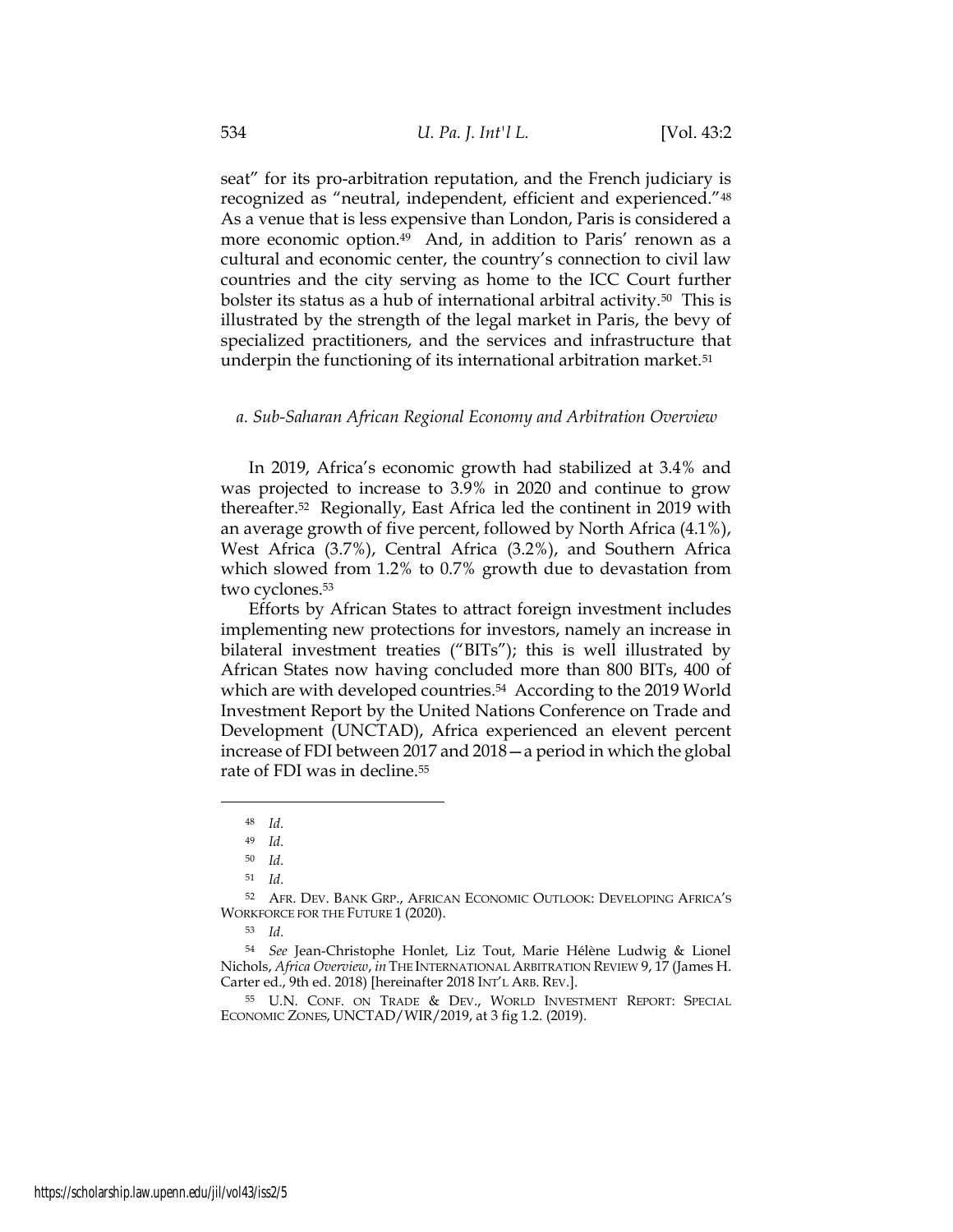Analysts also project an increase in FDI due, in part, to regional economic cooperation agreements (e.g., African Continental Free Trade Area ("AfCFTA") and Common Market for Eastern and Southern Africa ("COMESA")).<sup>56</sup> As of 2019, AfCFTA had been signed by fifty-two members and ratified by twenty-two members; and COMESA had twenty-one States committed to the effort— States who collectively represented 520 million people and an export bill of \$112 billion.<sup>57</sup> This increase in regional cooperation has also fostered more ambitious regional and cross-border trade zones.<sup>58</sup> Growing demand for commodities, of which Africa is a key producer, is expected to increase FDI flows across Africa; the impact of this expectation is accentuated by projected price increases to accompany heightened demand.<sup>59</sup>

This increase in FDI has been accompanied by several wellestablished international arbitral institutions observing a significant uptick in the number of disputes involving African parties. The ICC, for instance, saw eighty-seven cases and 153 parties from Sub-Saharan Africa in 2017—a new record for the institution.<sup>60</sup> The LCIA also observed a slight uptick from eighty-two cases in 2016, which represented 6.4% of its annual caseload.61 The International Centre for Settlement of Investment Disputes ("ICSID") saw a jump in the number of African States that were parties, increasing from just four percent of parties in 2017, to nineteen percent of parties in 2018.<sup>62</sup>

In July 2018, the ICC announced plans to establish an African Commission to "coordinate its activities and continued growth on the continent."63 The ICC also intended to coordinate its efforts with

<sup>56</sup> See Thomas Kendra & Megan Smith, The establishment of three new organisations points to further growth in African arbitration, The A Perspective, HOGAN LOVELLS (Nov. 23, 2018), https://www.hoganlovells.com/en/blogs/the-aperspective/the-establishment-of-three-new-organisations-points-to-furthergrowth-in-african-arbitration [https://perma.cc/222T-RGQZ]; Jean-Christophe

Honlet, Liz Tout, James Langley & Marie Hélène Ludwig, Africa Overview, in THE INTERNATIONAL ARBITRATION REVIEW 1 (James H. Carter ed., 10th ed. 2019) [hereinafter 2019 INT'L ARB. REV.].

<sup>57</sup> 2019 INT'L ARB. REV, supra note 56.

<sup>58</sup> See U.N. CONF. ON TRADE & DEV., supra note 55, at 154.

<sup>59</sup> See U.N. CONF. ON TRADE & DEV., supra note 55, at 39.

<sup>60</sup> Kendra,supra note 56.

<sup>61</sup> Andrew Mizner, The future is now for African arbitration, INT'L COMP. LEGAL GUIDES (May 23, 2019), https://iclg.com/cdr/arbitration-and-adr/9573-the-futureis-now-for-african-arbitration [https://perma.cc/K5WQ-5HDZ].

<sup>62</sup> Id.

<sup>63</sup> Kendra, supra note 56.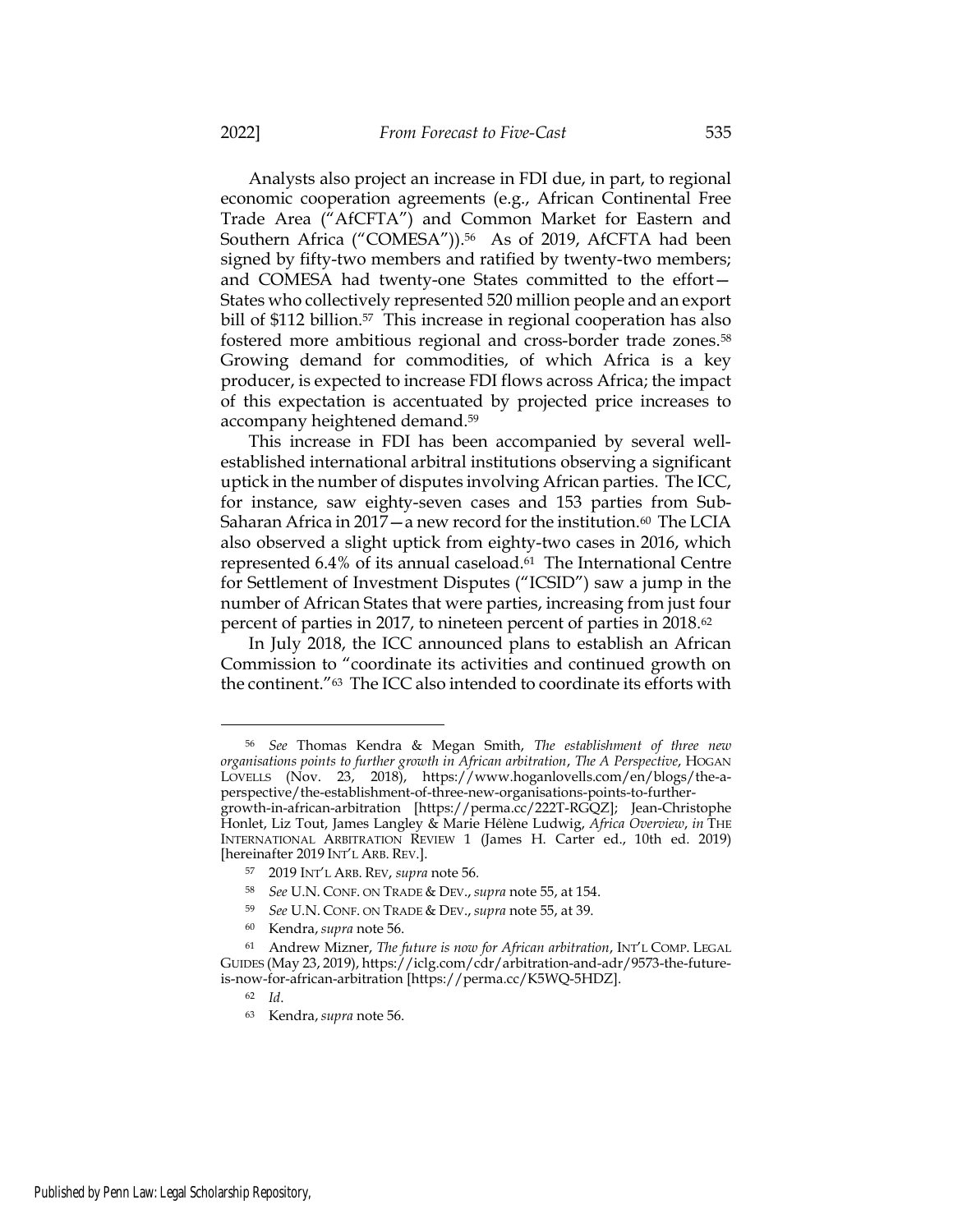the ICC Belt and Road Commission, which had been established to address disputes arising from China's global infrastructure project.<sup>64</sup>

In addition to the increased involvement of African parties at well-established arbitral institutions, the increase of FDI in Africa has been accompanied by an increasing trend of African States revising and modernizing their legal frameworks for governing arbitration and, in many cases, establishing local or national arbitration centers.65 By the end of 2019, there were nearly eighty arbitral institutions across Africa, which is striking given that Africa comprises only fifty-four countries in all.<sup>66</sup> Thirty-eight African States are party to the New York Convention.<sup>67</sup> This included Africa's three largest economies, Nigeria, South Africa, and Egypt, whose GDPs collectively exceed one trillion.<sup>68</sup> However, some countries have refused to sign onto the New York Convention (e.g., The Gambia, Sierra Leone, Ethiopia, and Namibia), and others have gone so far as to impose limitations on enforcement of awards, as seen when the Democratic Republic of Congo restricted the enforceability of awards in mining disputes.<sup>69</sup>

Forty-eight African States have signed the ICSID Convention, forty-five of which have also ratified it.<sup>70</sup> In fact, by the end of 2018, 135 of ICSID's 613 registered cases—approximately twenty-two percent of ICSID's caseload—involved an African respondent.<sup>71</sup> Eleven African States have adopted the UNCITRAL Model Law, which aims to provide "a reliable and well-structured domestic arbitration regime."<sup>72</sup>

It is worth noting that in addition to the increase in State participation in international arbitration conventions, involvement in disputes, and revision of domestic legislation, recent arbitrations involving African parties have involved some of the largest claims

<sup>64</sup> Kendra,supra note 56.

<sup>65</sup> See MAYER BROWN, A GLOBAL GUIDE TO INTERNATIONAL ARBITRATION 110 (2018).

<sup>66</sup> Gregory Travaini, Arbitration Centres in Africa: Too Many Cooks?, KLUWER ARB. BLOG (Oct. 1, 2019), http://arbitrationblog.kluwerarbitration.com/2019/10/01/arbitration-centres-inafrica-too-many-cooks/ [https://perma.cc/QG5X-E2LA].

<sup>67</sup> 2019 INT'L ARB. REV., supra note 56.

<sup>68</sup> 2019 INT'L ARB. REV., supra note 56.

<sup>69</sup> Mizner, supra note 61.

<sup>70</sup> 2018 INT'L ARB. REV., supra note 54, at 17.

<sup>71</sup> 2018 INT'L ARB. REV., supra note 54, at 17.

<sup>72</sup> 2019 INT'L ARB. REV., supra note 56.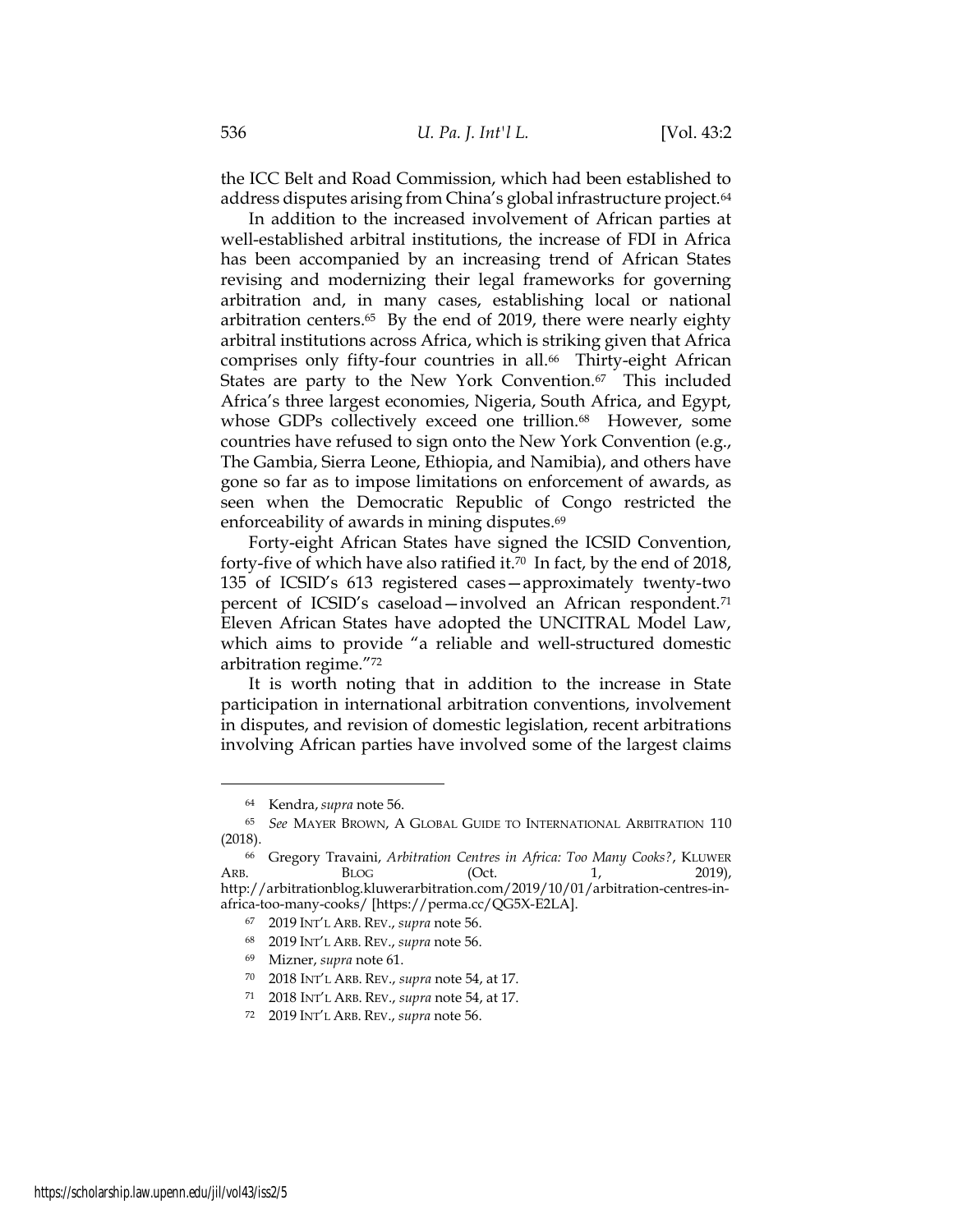in the world.73 Among these are the two billion award secured by ExxonMobil and Shell against the Nigerian National Petroleum Corporation, as well as a recent decision ordering Nigeria to pay \$6.6 billion to a company in the British Virgin Islands—the second largest award anywhere in the world.<sup>74</sup>

### b. Mauritius

Mauritius has a population of approximately 1.3 million people, a per capita GDP of \$11,280, a ten-year annual GDP growth of 3.3% and a five-year average FDI inward flow representing 2.9% of GDP.75 From an institutional standpoint, its judicial independence is ranked twenty-seventh out of 141 countries, and ranks well in public sector metrics, namely in efficiency of settling disputes (thirty-third) and likelihood of government ensuring political stability (twenty-fourth); it ranks less well on its legal framework's adaptability to digital business models (fifty-ninth).<sup>76</sup> On the World Justice Project Index, Mauritius is ranked third in Sub-Saharan Africa and thirty-eighth globally.<sup>77</sup> Mauritius scores highly for absence of corruption, open government, regulatory enforcement, and civil justice.<sup>78</sup>

From 2015-2019, Mauritius' real GDP growth was steady at an average of 3.8%, with an economy centered heavily on services (seventy-six percent), followed by industry (twenty-one percent) and agriculture (three percent), and real GDP is expected to increase to approximately four percent.79 Mauritius' primary industries are sugar, tourism, textiles and apparel, and financial services; it is working to expand into information and communications technology, hospitality, and property development, as well.<sup>80</sup> Mauritius is working to increase efficiency and productivity to

<sup>73</sup> 2019 INT'L ARB. REV., supra note 56.

<sup>74</sup> 2019 INT'L ARB. REV., supra note 56.

<sup>75</sup> GLOBAL COMPETITIVENESS REPORT, supra note 40, at 382.

<sup>76</sup> GLOBAL COMPETITIVENESS REPORT, supra note 40, at 383.

<sup>77</sup> WORLD JUST. PROJECT, supra note 42, at 105.

<sup>78</sup> See WORLD JUST. PROJECT, supra note 42, at 105.

<sup>79</sup> AFRICAN ECONOMIC OUTLOOK, supra note 52, at 168.

<sup>80</sup> CENT. INTEL. AGENCY, Mauritius, THE CIA WORLD FACTBOOK (last updated Dec. 14, 2021), https://www.cia.gov/the-world-factbook/countries/mauritius/ [https://perma.cc/QQ7D-9Z2E].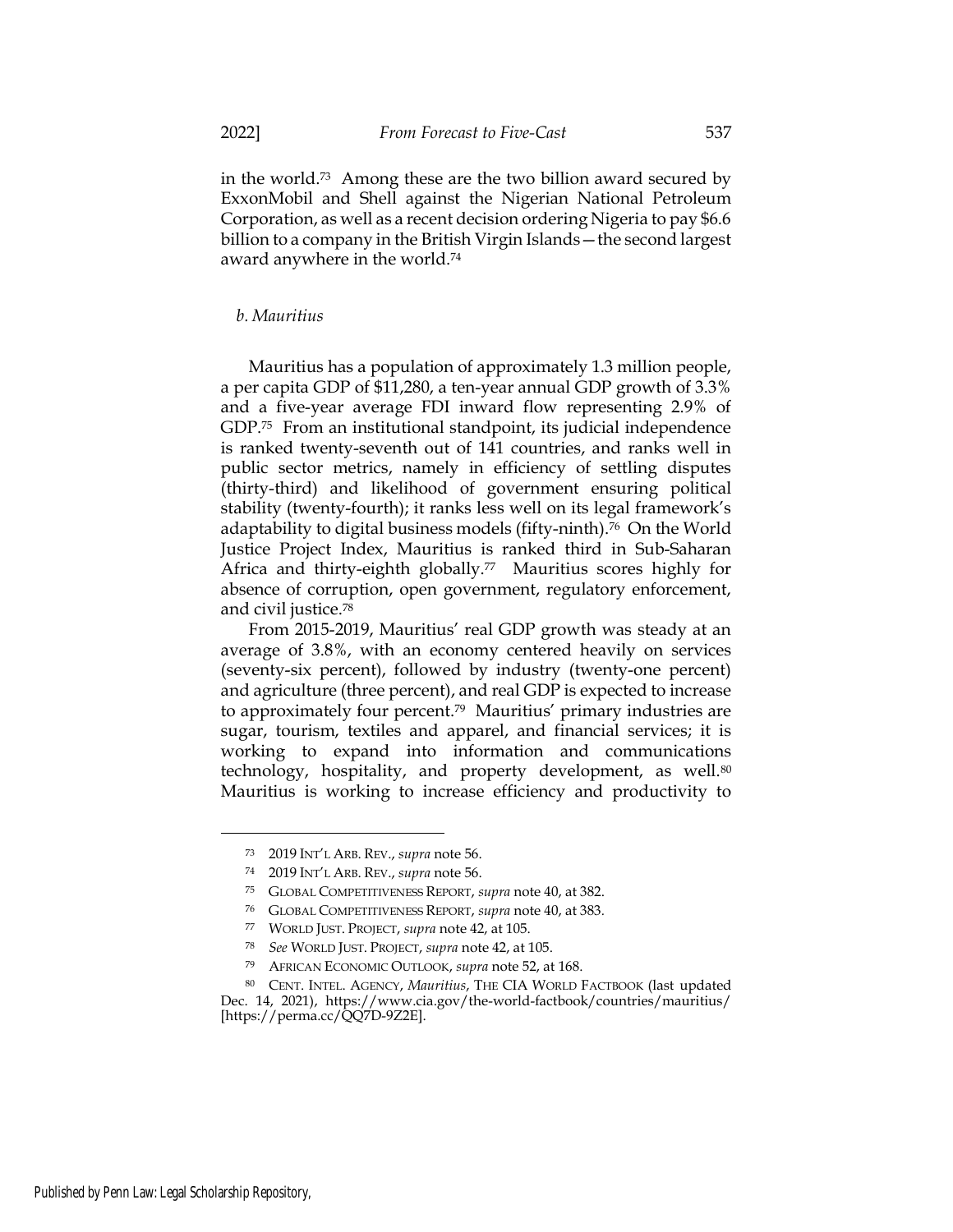foster a "business-friendly" environment.81 The recent passage of the "Business Facilitation Act" was aimed to boost FDI inflows and situate Mauritius as a gateway between Asia and Africa.<sup>82</sup> Public sector developments may be hampered by lack of significant regulatory reforms, especially with respect to strategic infrastructure subsectors like water, transport, and energy.<sup>83</sup>

Mauritius is a party both to the New York Convention (1996) and the ICSID Convention (1969).84 Its local arbitration law is the International Arbitration Act of 2008, and it is based on the UNCITRAL Model Law.85 Mauritius has forty-five BITs (eighteen not yet in force as of 2018) and is a member of COMESA and the Southern African Development Community.86 It has been involved in one ICSID case which is currently pending, and Mauritius is not participating in China's Belt and Road Initiative.<sup>87</sup>

Mauritius is the only African country classified by the DELOS Guide to Arbitration Places as a "safe seat."88 It received positive reviews across all categories: legal framework; adherence to international treaties; limited court intervention; arbitrator immunity from civil liability; its judiciary; legal expertise; rights of representation; accessibility and safety; and ethics.<sup>89</sup>

Mauritius has a combination of common law and civil law legal systems, and many of the commonly expected features of international arbitration can be found in Mauritius' domestic legal framework: observance of confidentiality clauses, freedom to choose counsel and arbitrators, requirement of impartiality, limited grounds for setting aside of the award, recognition of the kompetenz-kompetenz principle, the doctrine of separability, and the availability of interest or reasonable costs to be claimed and

<sup>81</sup> AFRICAN ECONOMIC OUTLOOK, supra note 52, at 168.

<sup>82</sup> AFRICAN ECONOMIC OUTLOOK, *supra* note 52, at 168.

<sup>83</sup> AFRICAN ECONOMIC OUTLOOK, supra note 52, at 168.

<sup>84</sup> MAYER BROWN, supra note 65, at 142.

<sup>85</sup> MAYER BROWN, supra note 65, at 142.

<sup>86</sup> MAYER BROWN, supra note 65, at 142.

<sup>87</sup> MAYER BROWN, supra note 65, at 142.

<sup>88</sup> David D. Caron & Maxi Scherer, Overview: A Study of Safe Seats, in DELOS GUIDE TO ARB. PLACES 1, 3 (Thomas Granier & Hafez R. Virjee eds., 2018) [hereinafter Overview]. It is also useful to note that Rwanda was not evaluated in the DELOS Guide.

<sup>89</sup> See David D. Caron & Maxi Scherer, GAP Traffic Lights for All Jurisdictions, in DELOS GUIDE TO ARB. PLACES 1, 2 (2018) [hereinafter GAP Traffic Lights].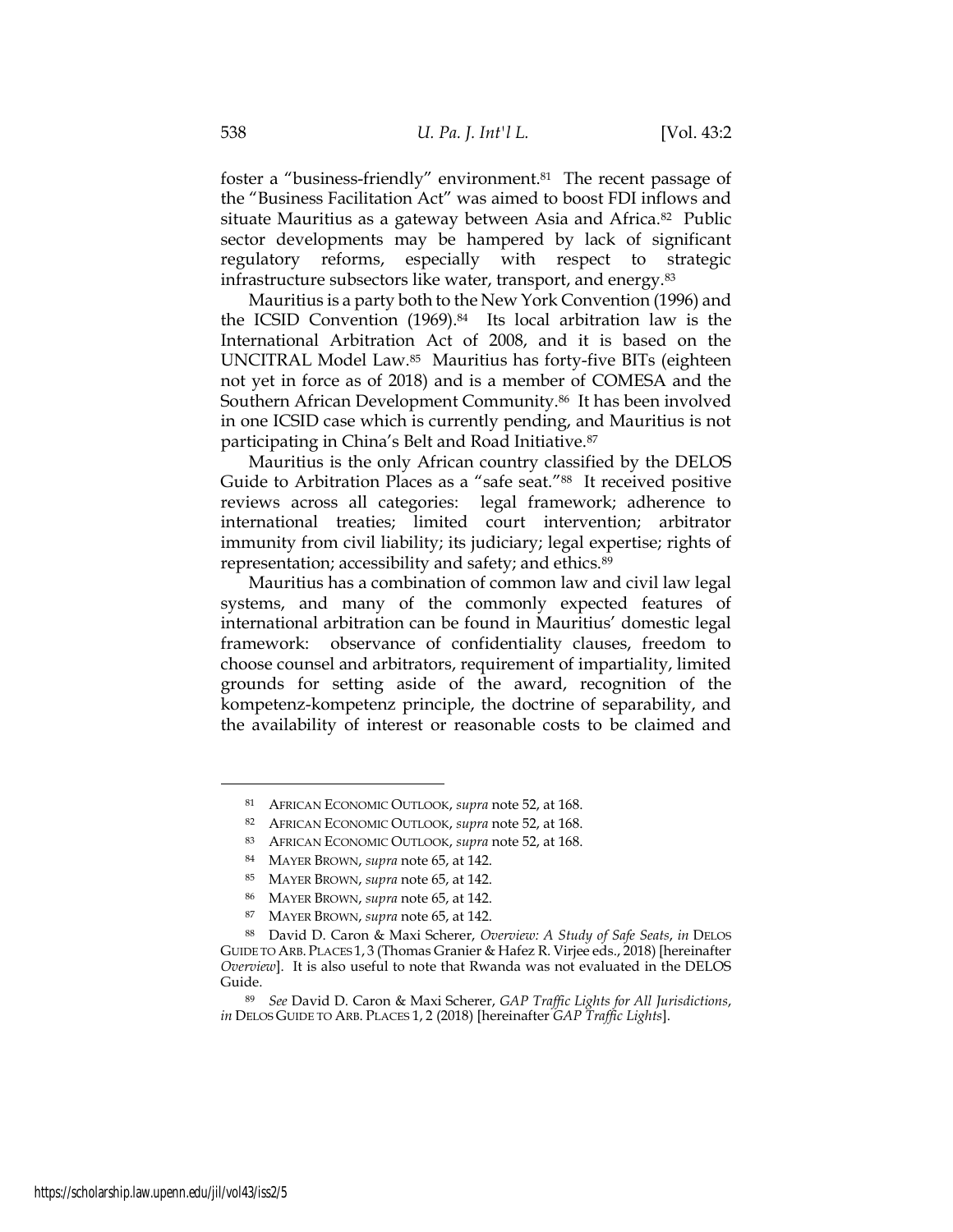awarded.90 The Mauritian government also actively supports arbitration as an alternative to litigation, made clear by Mauritius' establishment of a specially constituted three-judge panel of its Supreme Court judges tasked specifically with hearing international arbitration matters.91 To be sure, this special branch has indicated an arbitration-friendly disposition, as evinced by its recent refusals to revisit the merits of a dispute, rejection of arguments based on public policy, and its dismissal of arguments that domestic arbitration legislation was unconstitutional.<sup>92</sup>

In 2011, the Mauritian government and the LCIA collectively established the LCIA-Mauritius International Arbitration Centre ("LCIA-MIAC").93 This collective venture was driven in large part by Mauritius's geographic position between Africa and Asia and the aim to establish the LCIA-MIAC as a dispute settlement hub and arbitral seat.<sup>94</sup> There are not many disputes known to have been administered at the LCIA-MIAC between 2011 and 2018, but this institution was a welcome regionalization of arbitration, and the institution gained local and international traction through references to the institution and its rules in arbitration clauses.95 In July 2018, MIAC terminated its joint venture with the LCIA, and in November 2019, the rebranded MIAC relaunched.<sup>96</sup> Today, the MIAC receives financial support from the Mauritian government with a guarantee of non-interference, and MIAC continues to leverage connections with international arbitral institutions; the new manifestation of that connection is found in MIAC's secretariat,

<sup>90</sup> Jamsheed Peeroo, Mauritius, DELOS GUIDE TO ARB. PLACES 1-3 (Thomas Granier & Hafez R. Virjee eds., 2018); see also Anne-Sophie Jullienne, Arbitration Procedures and Practice in Mauritius: Overview, THOMSON REUTERS PRAC. L. (Jan. 1, 2019) (providing an overview of the key practical issues concerning arbitration in Mauritius).

<sup>91</sup> See Peeroo, supra note 90, at 2.

<sup>92</sup> See 2019 INT'L ARB. REV., supra note 56.

<sup>93</sup> Fidelis Oditah, Geography of International Arbitration - Where Does the Power Lie?, in THE EVOLUTION AND FUTURE OF INTERNATIONAL ARBITRATION 287, 291 (Stavros Brekoulakis, Julian D.M. Lew & Loukas Mistelis eds., 2016).

<sup>94</sup> Id. at 292; see also Fox, supra note 44, at 14 ("In Mauritius, the government's support for the Mauritius International Arbitration Centre (MIAC) is part of a policy of developing the island as a dispute settlement hub and arbitral seat.").

<sup>&</sup>lt;sup>95</sup> See Bilshan Nursimulu & Ben Hornan, *The Choice of a Mauritian Arbitral itution*, **KLUWER** ARB, **BLOG** (December 23, 2019), Institution, KLUWER ARB. BLOG (December 23, 2019), http://arbitrationblog.kluwerarbitration.com/2019/12/23/the-choice-of-amauritian-arbitral-institution/ [https://perma.cc/SCM3-BUGU].

<sup>96</sup> Id.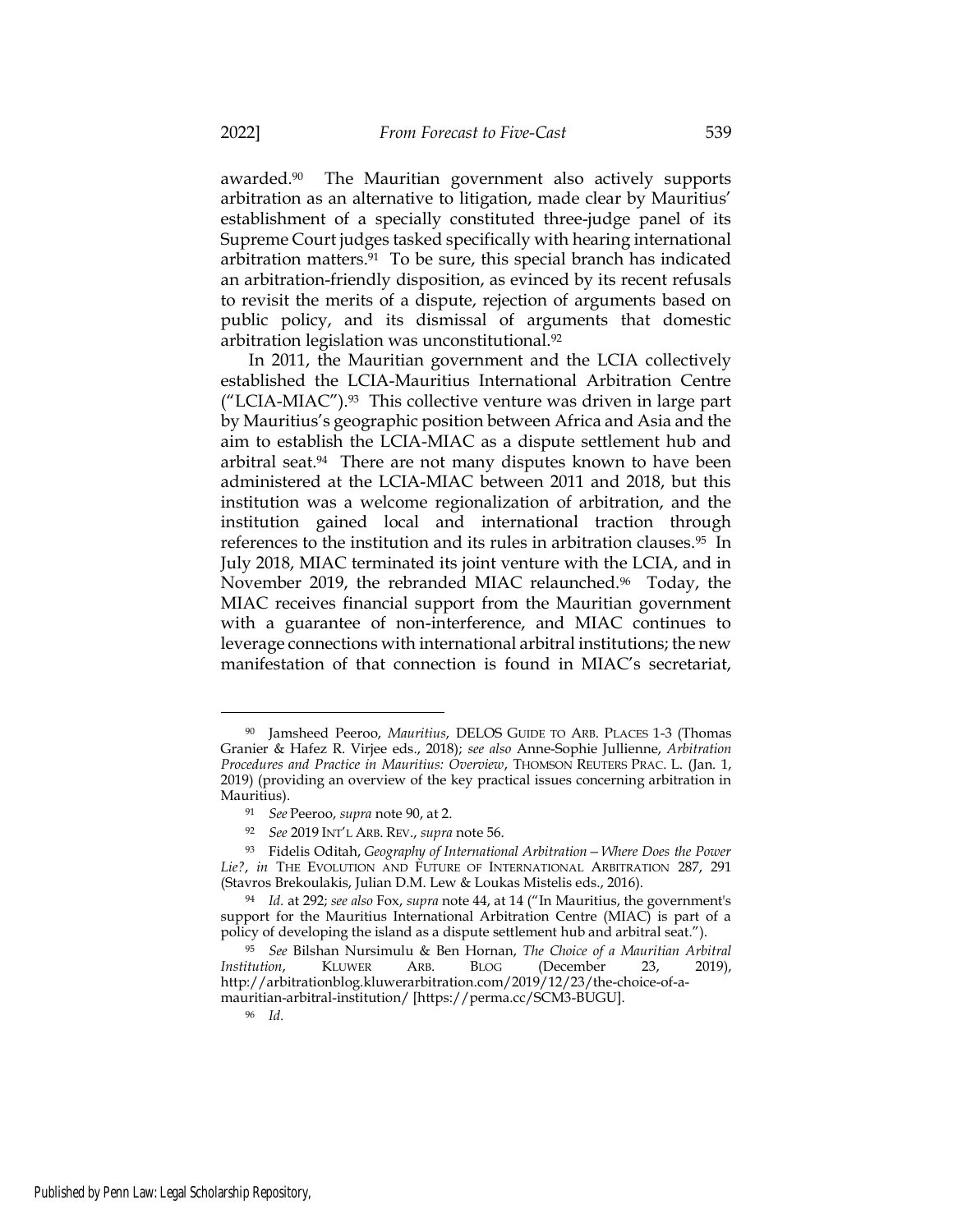which is led by co-registrars who are also Legal Counsel at the Permanent Court of Arbitration ("PCA").<sup>97</sup>

Mauritius is also host to the Mauritius Chamber of Commerce and Industry's ("MCCI") Arbitration and Mediation Center ("MARC").98 The MARC is designed to assist businesses on the local, regional, and international scale, and its arbitration rules mirror the UNCITRAL Model Law.<sup>99</sup> This forum sets a maximum time limit of six months for the settlement of any dispute and has entered into cooperation agreements with arbitral institutions throughout the world, including in the United States, Germany, and France.<sup>100</sup>

#### c. Rwanda

Rwanda has a population of approximately 12 million people, a per capita GDP of \$791.30, a ten-year annual GDP growth of 6.3%, and a five-year average FDI inward flow representing 4.5% of its GDP.<sup>101</sup> From an institutional standpoint, its judicial independence is ranked thirty-seventh out of 141 countries, and ranks well in public sector metrics, namely in efficiency of settling disputes (twentieth), likelihood of government ensuring political stability (twelfth), and legal framework's adaptability to digital business models (eighteenth).102 On the World Justice Project Index, Rwanda is ranked second in Sub-Saharan Africa and 37th globally.<sup>103</sup> Rwanda scores highly for absence of corruption, open government, order and security, and civil justice.<sup>104</sup>

In 2019, Rwanda's real GDP was estimated at 8.7% growth, notable in services (7.6%), industry (18.1%), and construction (thirty

<sup>97</sup> Id.

<sup>98</sup> About MARC, MAURITIUS MEDIATION AND ARB. CTR., https://www.marc.mu/en/about-us/about-marc [https://perma.cc/VN3L-GH3U].

<sup>99</sup> Id.; MCCI ARB. & MEDIATION CTR., ARBITRATION AND MEDIATION GUIDE 5 (2014).

<sup>100</sup> INT'L BUS. PUBL'NS, MAURITIUS: INTERNET, E-COMMERCE INVESTMENT AND BUSINESS GUIDE 202 (2018).

<sup>101</sup> GLOBAL COMPETITIVENESS REPORT, supra note 40, at 486.

<sup>102</sup> GLOBAL COMPETITIVENESS REPORT, supra note 40, at 486. at 487.

<sup>103</sup> WORLD JUST. PROJECT, supra note 42, at 130.

<sup>104</sup> WORLD JUST. PROJECT, supra note 42, at 130.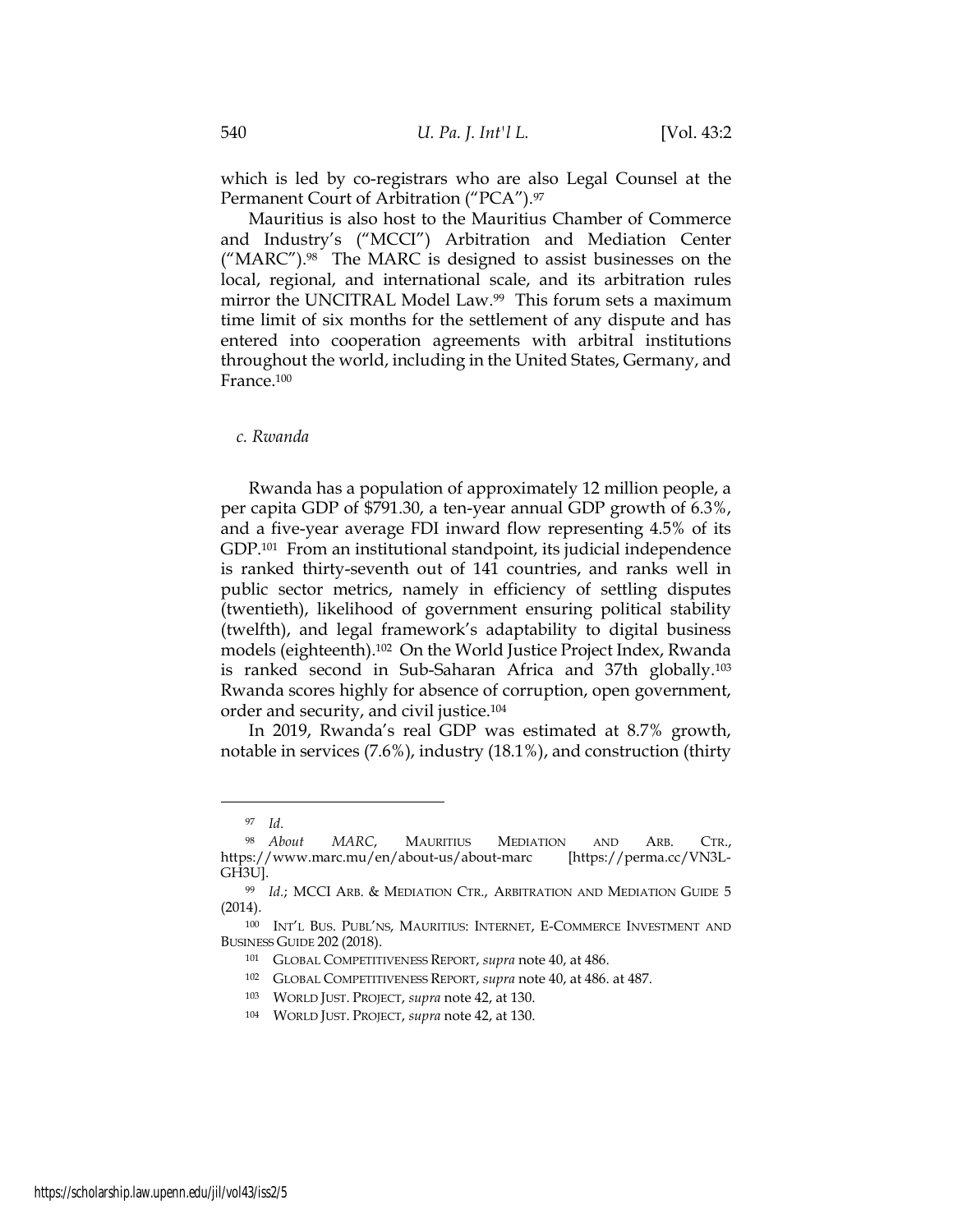percent).105 Private investment is currently low at thirteen percent of GDP and FDI averaged three percent in 2019, 0.3% below the regional average.106 Rwanda was ranked second in Africa by the 2020 World Bank Doing Business Report and is projected to be able to stimulate additional growth in investment over time.107 Rwanda boasts "one of the strongest economies, lowest corruption levels, and most stable governments" in East Africa.108 In recent years, it has made a concerted effort to create an advantageous business environment, and some suggest that Rwanda can act as a hub for the region—akin to Switzerland or Singapore.<sup>109</sup>

Rwanda is a party both to the New York Convention (2009) and the ICSID Convention (1979).110 Its local arbitration law is Law No. 5 of 2008 relating to Arbitration and Conciliation in Commercial Matters, and it is based on the UNCITRAL Model Law, as amended in 2006.111 Rwanda has eight BITs (four not yet in force as of 2018), is a member of COMESA, the East African Community, and the Economic Community of Central African States.112 It has been involved in one ICSID case which is now concluded, and Rwanda is participating in China's Belt and Road Initiative.113 As a State, Rwanda is very pro-arbitration and Rwandan courts have supported arbitration both during proceedings and in the enforcement of awards.<sup>114</sup>

In 2012, the Rwandan government, in partnership with the Private Sector Federation, launched the Kigali International Arbitration Centre ("KIAC") with the goal of creating a forum for

<sup>105</sup> AFRICAN ECONOMIC OUTLOOK, supra note 52, at 174.

<sup>106</sup> AFRICAN ECONOMIC OUTLOOK, supra note 52,

<sup>107</sup> AFRICAN ECONOMIC OUTLOOK, supra note 52,

<sup>108</sup> Jeremy Cantor, Rwanda and the Kigali International Arbitration Centre: The Future Faces of East African Arbitration and Growth, 19 CARDOZO J. CONFLICT RESOL. 93, 94 (2017).

<sup>109</sup> Ben Rigby, Arbitration showcased in Rwandan ADR renaissance, African Law & Business, INT'L COMPAR. LEGAL GUIDES (July 9, 2017), https://iclg.com/alb/7574 arbitration-showcased-in-rwandan-adr-renaissance [https://perma.cc/8JS7- 5JLQ].

<sup>110</sup> MAYER BROWN, supra note 65, at 147.

<sup>111</sup> MAYER BROWN, supra note 65, at 147.

<sup>112</sup> MAYER BROWN, supra note 65, at 147.

<sup>113</sup> MAYER BROWN, supra note 65, at 147.

<sup>114</sup> Cantor, supra note 108, at 112. Bear in mind that DELOS, which prepared a "Guide to Arbitration Places," did not evaluate Rwanda or KIAC. DELOS labels countries as either safe seats or not safe seats, so non-classification by DELOS leaves open the question of how it might assess KIAC. See Overview, supra note 88.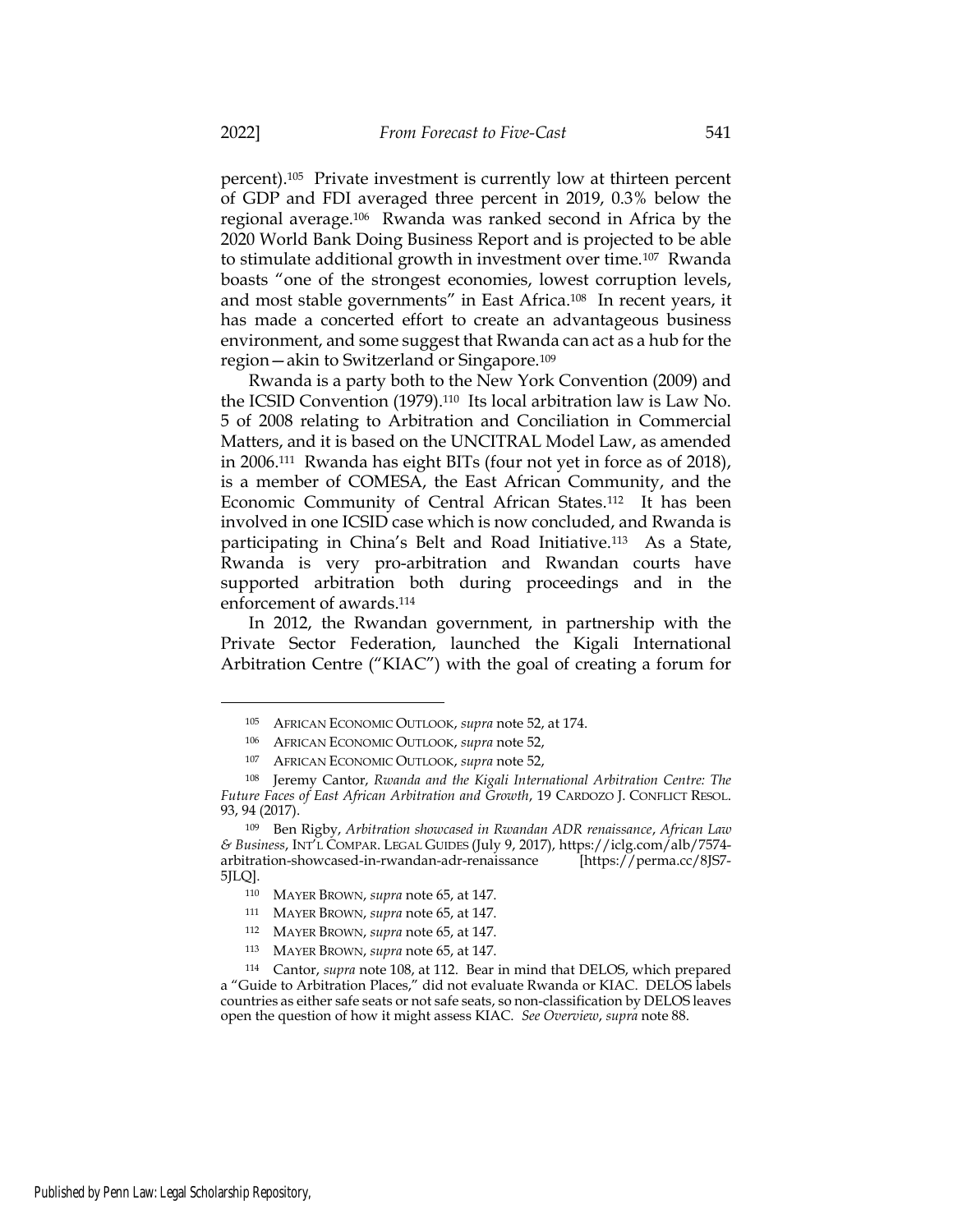arbitration both in Rwanda and in the East African Community.<sup>115</sup> The costs of arbitration at KIAC are significantly lower than in traditional centers, such as those in London, Paris, or Singapore.<sup>116</sup> KIAC also includes an emergency arbitrator option, similar to that at the ICC, to grant quick interim relief when called for.<sup>117</sup> Furthermore, the law that established KIAC includes provisions that explicitly grant it autonomy.<sup>118</sup> This was made especially evident when by 2017, after KIAC had registered more than fifty cases, the majority of arbitral awards had been issued against the State.<sup>119</sup>

In addition to allowing arbitrations to be administered under its rules or UNCITRAL rules, KIAC assists with ad hoc arbitration and gives legal advice for the drafting of international contract clauses.<sup>120</sup> Parties can decide which language governs the proceedings, allows for the ordering of translations, and embraces the doctrine of separability.121 KIAC also allows parties to agree to add a mediation clause to their contracts so they might start in mediation and move into arbitration if the dispute remains unresolved after thirty days.<sup>122</sup>

KIAC has also helped establish an infrastructure and knowledge to ensure that arbitrations can be locally run.123 It has invested significant resources in training programs for arbitrators to address shortages in Rwanda and to foster a culture amenable to arbitration.124 In its first five years of operation, KIAC registered more than fifty cases, involving parties of ten different nationalities with a total in dispute over \$100 million.125 In 2019, KIAC entered into a Cooperation Agreement with ICSID to encourage "knowledge

- <sup>117</sup> Press Release, supra note 115.
- <sup>118</sup> Cantor, supra note 108, at 112 n.136.
- <sup>119</sup> Cantor, supra note 108, at 112, 120.
- <sup>120</sup> Cantor, supra note 108, at 98-99.
- <sup>121</sup> Cantor, supra note 108, at 110, 118.
- <sup>122</sup> Cantor, supra note 108, at 123-24.
- <sup>123</sup> Rigby, supra note 109.
- <sup>124</sup> Rigby, supra note 109.

<sup>115</sup> Launch of the Kigali International Arbitration Centre: Hogan Lovells assists with the establishment of a new centre to aid efficient dispute resolution in Rwanda and throughout East Africa, HOGAN LOVELLS (Sept. 2012) [hereinafter Press Release], https://www.hoganlovells.com/-/media/hoganlovells/pdf/publication/africaseptember2012newsletterkiacarticle\_pdf.pdf [https://perma.cc/6XBN-KFZ2]; Cantor, supra note 108, at 97–98.

<sup>116</sup> Press Release, supra note 115.

<sup>125</sup> Kigali Arbitration Centre handles cases worth \$100m, NEW TIMES (Mar. 11, 2017), https://www.newtimes.co.rw/section/read/208774 [https://perma.cc/HSD7-8GWP].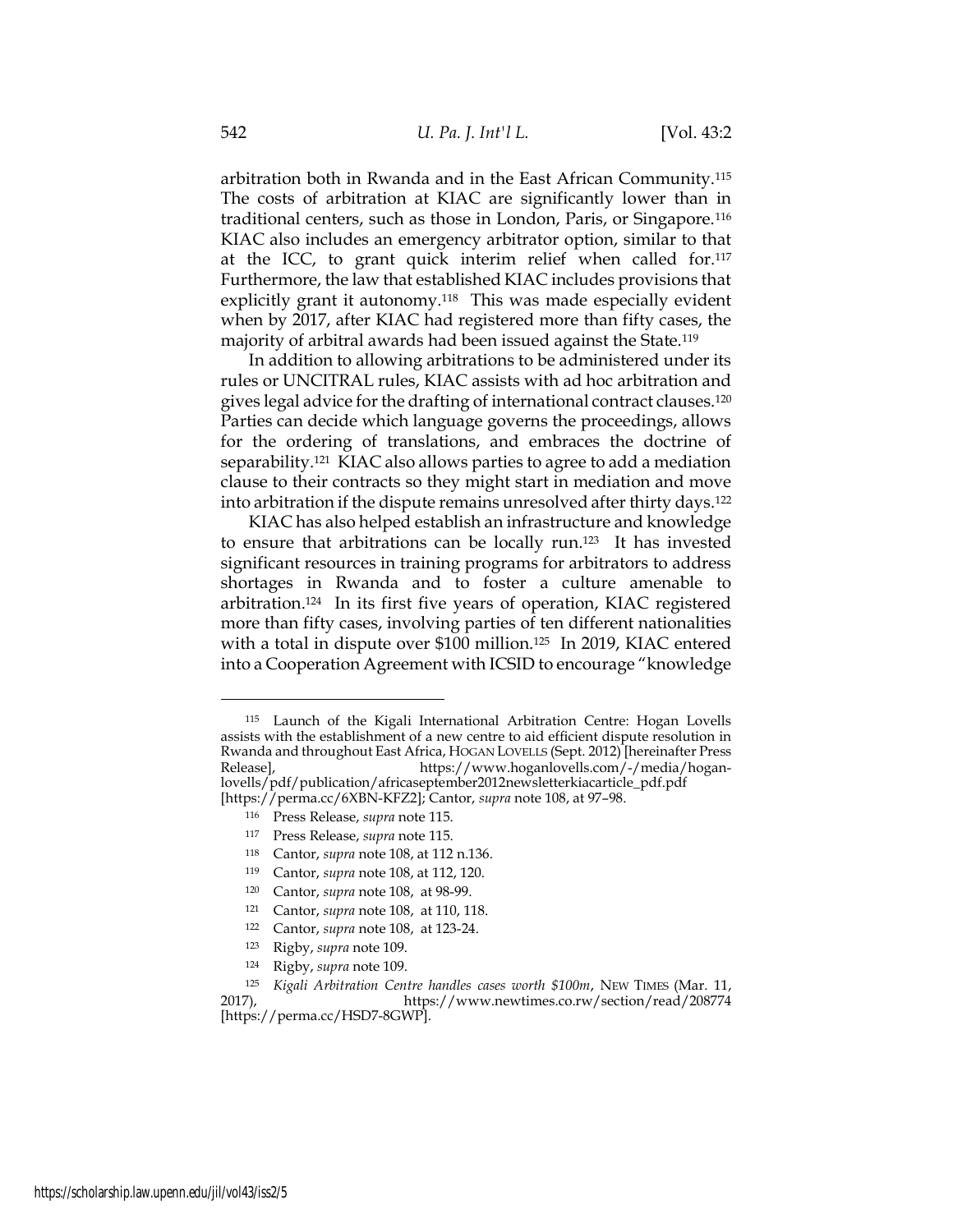sharing between ICSID and KIAC" and to provide "for the possibility of holding ICSID hearings at KIAC facilities . . . ."<sup>126</sup>

Also by 2019, KIAC had registered over 100 cases.127 This is impressive for several reasons, not least of which is its deviation from the trend of newly established centers taking three to five years to register the first case.128 KIAC's cases have included parties from the United States, France, China, Singapore, Switzerland, Nigeria, South Africa, Kenya, and Korea, among others.129 Furthermore, a high percentage of KIAC's awards were enforced withing three to six months, and none had been set aside in Rwandan courts.<sup>130</sup> Rwanda is increasing capacity through training and certifying hundreds of professionals; it also hosts the African Arbitration Association which is committed to promoting and supporting African arbitrators and institutions and publicizing that work on a more international scale.<sup>131</sup>

#### d. Nigeria

Nigeria has a population of approximately 194 million, a per capita GDP of \$2,049.10, a ten-year annual GDP growth of 3.5%, and a five-year average FDI inward flow representing 0.8% of its GDP.<sup>132</sup> From an institutional standpoint, its judicial independence is ranked ninety-ninth out of 141 countries, and ranks poorly in public sector metrics, namely in efficiency of settling disputes (103rd), likelihood of government ensuring policy stability (113th), and legal framework's adaptability to digital business models (127th).133 On the World Justice Project Index, Nigeria is ranked twenty-second in

<sup>126</sup> ICSID Concludes Cooperation Agreement with KIAC, News Releases, ICSID (Apr. 4, 2019), https://icsid.worldbank.org/news-and-events/newsreleases/icsid-concludes-cooperation-agreement-kiac [https://perma.cc/8HBE-DGFJ].

<sup>127</sup> Collins Mwai, Kigali Arbitration Centre registers over 100 cases, NEW TIMES (Jan. 25, 2019), https://www.newtimes.co.rw/business/kigali-arbitration-centreregisters-over-100-cases [https://perma.cc/V3WG-CM4P].

<sup>128</sup> Id.

<sup>129</sup> Id.

<sup>130</sup> Id.

<sup>131</sup> See id.; Mission, AFR. ARB. ASS'N, https://afaa.ngo/page-18068 [https://perma.cc/38TB-HEE6].

<sup>132</sup> GLOBAL COMPETITIVENESS REPORT, supra note 40, at 430.

<sup>133</sup> GLOBAL COMPETITIVENESS REPORT, supra note 40, at 431.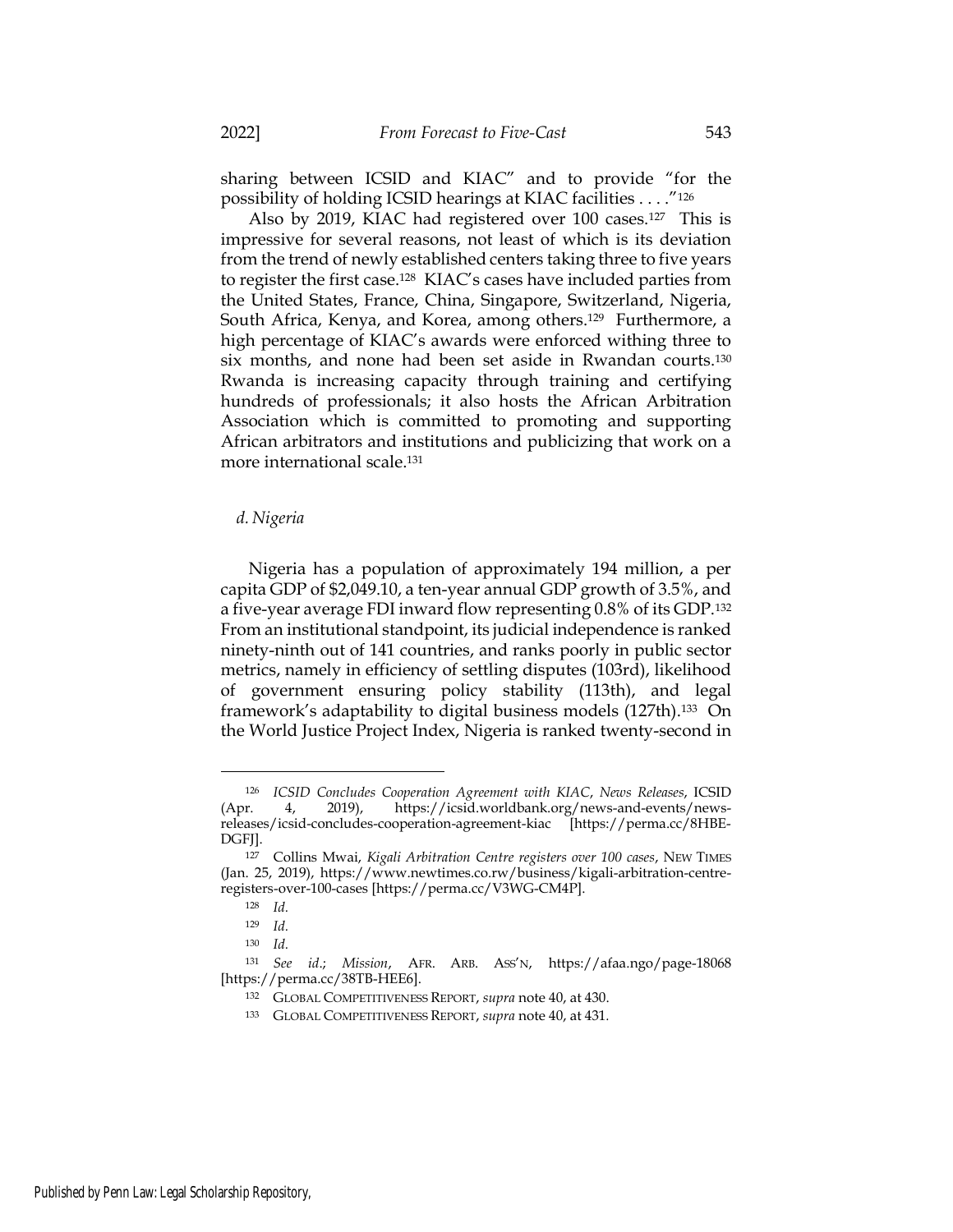Sub-Saharan Africa and 108th globally.134 Nigeria scores poorly for absence of corruption, open government, and order and security, but ranks better than average on civil justice.<sup>135</sup>

In 2019, Nigeria's real GDP was estimated at 2.3% growth, mainly in transport, an improved oil sector, and information and communications technology.136 Manufacturing in Nigeria suffers from a lack of financing, and high debt service payments were estimated at more than half of Nigeria's federally collected revenues.137 Growth projections for 2020 and 2021 are approximately three percent per year and are largely dependent on the government's ability to diversify Nigeria's economy.138 This insecurity is likely to dampen foreign investment, which would critically impact Nigeria's domestic economy and economic growth.139 Nigeria's reliance on oil can be heavily impacted by developments in the Middle East and trade tensions between the United States and China.140 Nigeria's oil and gas, maritime, telecommunications, and offshore construction industries are experiencing higher levels of international arbitration activity than other sectors, mainly due to higher inflow of FDI and foreign business activity in those industries.<sup>141</sup>

Nigeria is a party both to the New York Convention (1970) and the ICSID Convention (1966), but has entered a reservation for its participation in the New York Convention which stipulates that Nigeria will only recognize and enforce awards made in the territory of another contracting State and will only apply the New York Convention to disputes arising out of legal relationships that are considered commercial under the national law.142 Nigeria's local arbitration law is the Arbitration and Conciliation Act of 2004 (based on the UNCITRAL Model Law) and the Lagos State Arbitration Law No. 10.143 Nigeria has twenty-seven BITs (twelve were not yet in

<sup>134</sup> WORLD JUST. PROJECT, supra note 42, at 7, 19.

<sup>135</sup> WORLD JUST. PROJECT, supra note 42, at 23-24, 26, 28.

<sup>136</sup> AFRICAN ECONOMIC OUTLOOK, supra note 52, at 173.

<sup>137</sup> AFRICAN ECONOMIC OUTLOOK, supra note 52, at 173.

<sup>138</sup> AFRICAN ECONOMIC OUTLOOK, supra note 52, at 173.

<sup>139</sup> AFRICAN ECONOMIC OUTLOOK, supra note 52, at 173.

<sup>140</sup> AFRICAN ECONOMIC OUTLOOK, supra note 52, at 173.

<sup>141</sup> Uche Nwokedi San, Asimiyu Ayodeji, Justina Ibebunjo & Pascal Anayo Ememonu, Nigeria Law and Practice, in CHAMBERS GLOBAL PRACTICE GUIDE: INTERNATIONAL ARBITRATION 4, 4 (2d ed. 2019).

<sup>142</sup> MAYER BROWN, supra note 65, at 146.

<sup>143</sup> MAYER BROWN, supra note 65, at 146.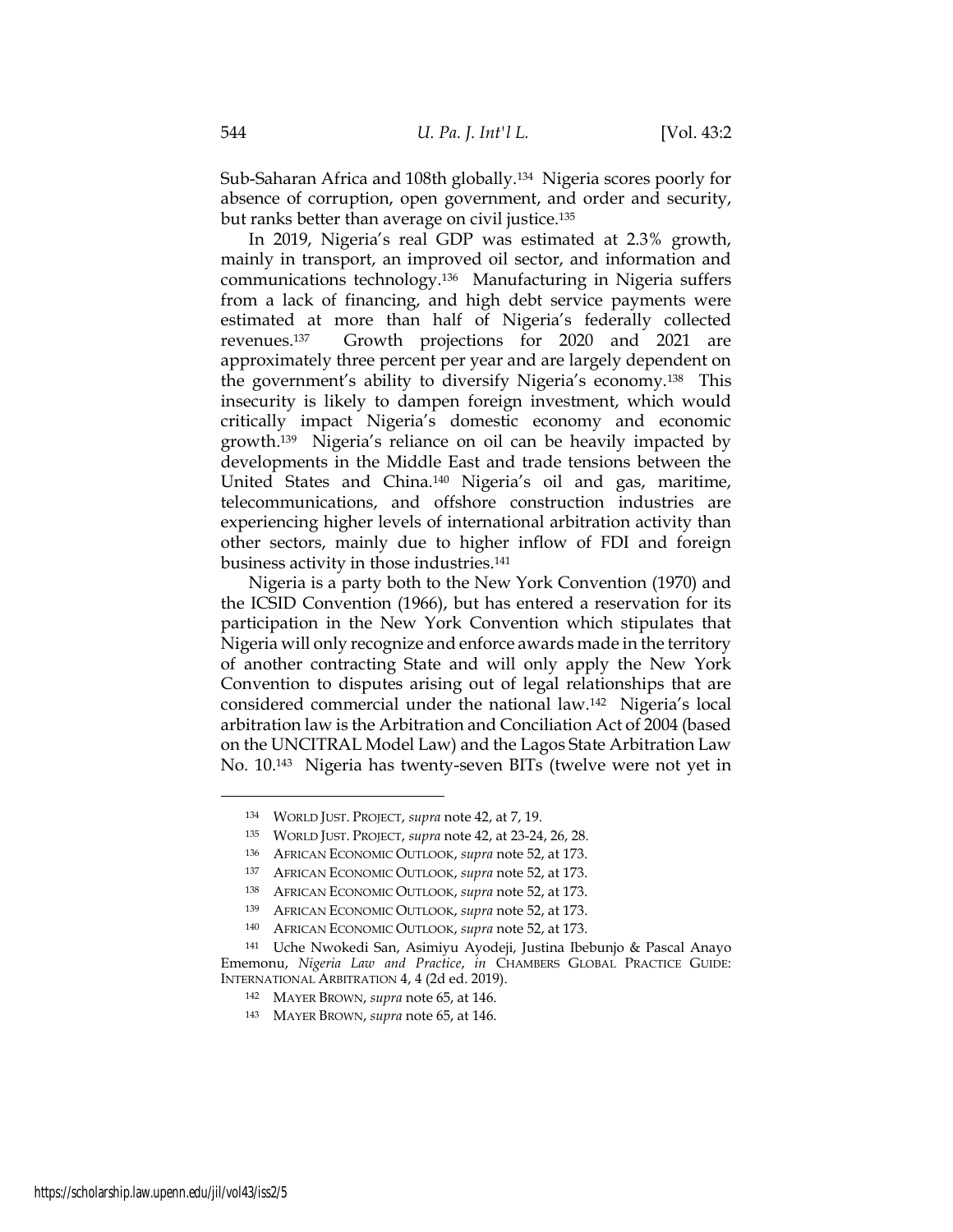force as of 2018) and is a member of the Economic Community of West African States.144 Nigeria has been involved in three ICSID cases, two of which are concluded and one that remains pending.<sup>145</sup> The country is not participating in China's Belt and Road Initiative.<sup>146</sup>

Nigeria was assessed for inclusion in the DELOS Guide to Arbitration Places but was not classified as a "safe seat."147 While Nigeria did receive positive reviews across several categories including legal framework, adherence to international treaties, limited court intervention, arbitrator immunity from civil liability, legal expertise, and accessibility and safety, the DELOS report warned practitioners to exercise caution with respect to Nigeria's judiciary, rights of representation, and ethics.<sup>148</sup>

Nigeria is a common law jurisdiction, and many of the commonly expected features of international arbitration can be found in Nigeria's domestic legal framework: observance of confidentiality clauses, freedom to choose counsel and arbitrators, requirement of impartiality, limited grounds for setting aside of the award, recognition of kompetenz-kompetenz, the doctrine of separability, and the availability of interest or reasonable costs to be claimed and awarded.149 It is worth noting, however, that in Nigeria, "the annulment of a foreign award at its seat constitutes a ground for refusal of recognition or enforcement of that award . . . ."150 For arbitration-related matters arising in the courts, the Arbitration and Conciliation Act designates the High Court of a given state and the Federal High Court as the forums entitled to hear the claim.<sup>151</sup>

Nigeria has six arbitral institutions within its borders, each vying for its share of the arbitral market.152 The most prominent of these

<sup>144</sup> MAYER BROWN, supra note 65, at 146.

<sup>145</sup> MAYER BROWN, supra note 65, at 146.

<sup>146</sup> MAYER BROWN, supra note 65, at 146.

<sup>147</sup> See Overview, supra note 88, at 3; Isaiah Bozimo, Nigeria, DELOS GUIDE TO ARB. PLACES 1 ( Thomas Granier & Hafez R. Virjee eds., 2018).

<sup>148</sup> GAP Traffic Lights, supra note 89, at 2.

<sup>149</sup> See Bozimo, supra note 147, at 1-2; see generally Uche, supra note 141 (discussing the landscape and contours of international arbitration in Nigeria).

<sup>150</sup> Bozimo, supra note 147, at 2.

<sup>151</sup> Bozimo, supra note 147, at 2.

<sup>152</sup> Peter Okakpu, Arbitration Institutions in Nigeria, LINKEDIN (Apr. 20, 2021), https://www.linkedin.com/pulse/arbitration-institutions-nigeria-peter-okakpuaciarb-/ [https://perma.cc/CTD8-337U].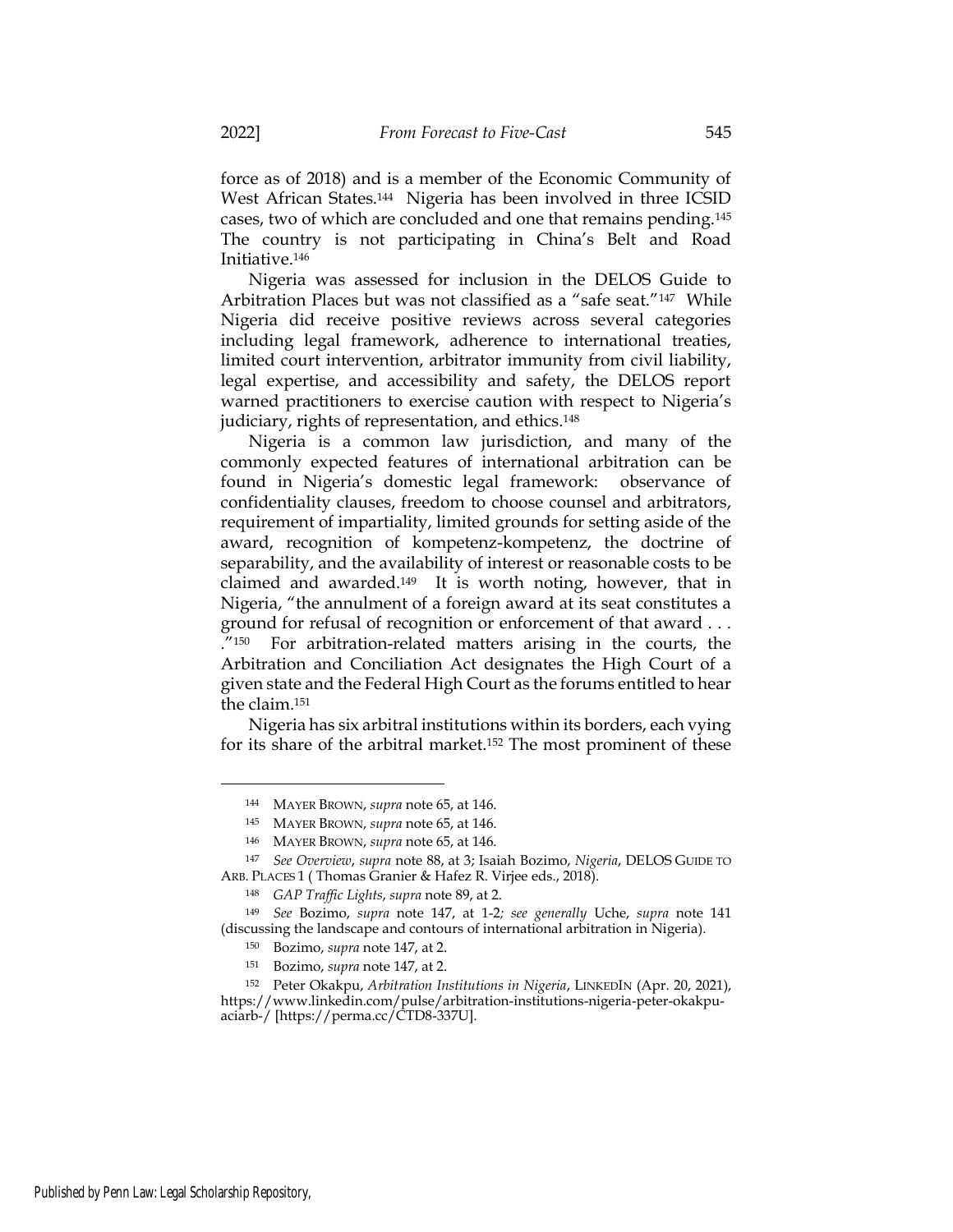institutions are the Regional Centre for International Commercial Arbitration—Lagos ("RCICAL") and the Lagos Court of Arbitration.153 The RCICAL was established in 1989 under the auspices of the Asian African Legal Consultative Organization and uses the UNCITRAL Rules for arbitration.154 RCICAL is an autonomous international organization—unaffiliated with any national government—and has a cooperation agreement with ICSID under which ICSID arbitration proceedings can occur at the seat of RCICAL.155 The Lagos Court of Arbitration was established in 2009 and officially launched in 2012.156 Its primary industries of specialty include oil and gas, finance, maritime, construction, engineering, and telecommunications, among others.<sup>157</sup>

#### V. ANALYSIS

## a. Connection Between a New Arbitral Institution and Well-Established Institutions

Mauritius offered an example of a newly established arbitral institution that largely satisfied the IBA's seven factors and enjoyed a robust and well-advertised partnership with one of the world's most prominent international arbitral institutions, the LCIA. Rwanda also represented a newly established institution that largely satisfied the IBA's seven factors but did not enjoy a partnership with any prominent or well-known international arbitral institution. Nigeria offers an example of a State that does not readily satisfy the

<sup>153</sup> See id.; see also MAYER BROWN, supra note 65, at 146 (noting the Lagos Court of Arbitration and Lagos Multidoor Courthouse as the two main local arbitration institutions in Nigeria); Andrew Mizner, Special Feature - Arbitration, African Law  $\mathcal E$ Business, INT'L COMP. LEGAL GUIDES, https://iclg.com/alb/special-report/specialfeatures/arbitration/9705-equipping-africa-for-arbitration

<sup>[</sup>https://perma.cc/V8UQ-XWRY] (stating that Nigeria is Africa's biggest arbitration hub and is home to the Lagos Court of Arbitration).

<sup>154</sup> Okakpu, supra note 152.

<sup>155</sup> Cooperation Agreements, REG'L CTR. FOR INT'L COM. ARB.—LAGOS, https://rcical.org/index.php/cooperationagreements/ [https://perma.cc/7XJU-HH86]; Corporate Profile, REG'L CTR. FOR INT'L COM. ARB.—LAGOS, https://rcical.org/index.php/corporate-profile/ [https://perma.cc/CA55- Q3KD].

<sup>156</sup> About the LCA, LAGOS CT. OF ARB., https://www.lca.org.ng/about/ [https://perma.cc/HZ67-KB6B].

 $157$  *Id.*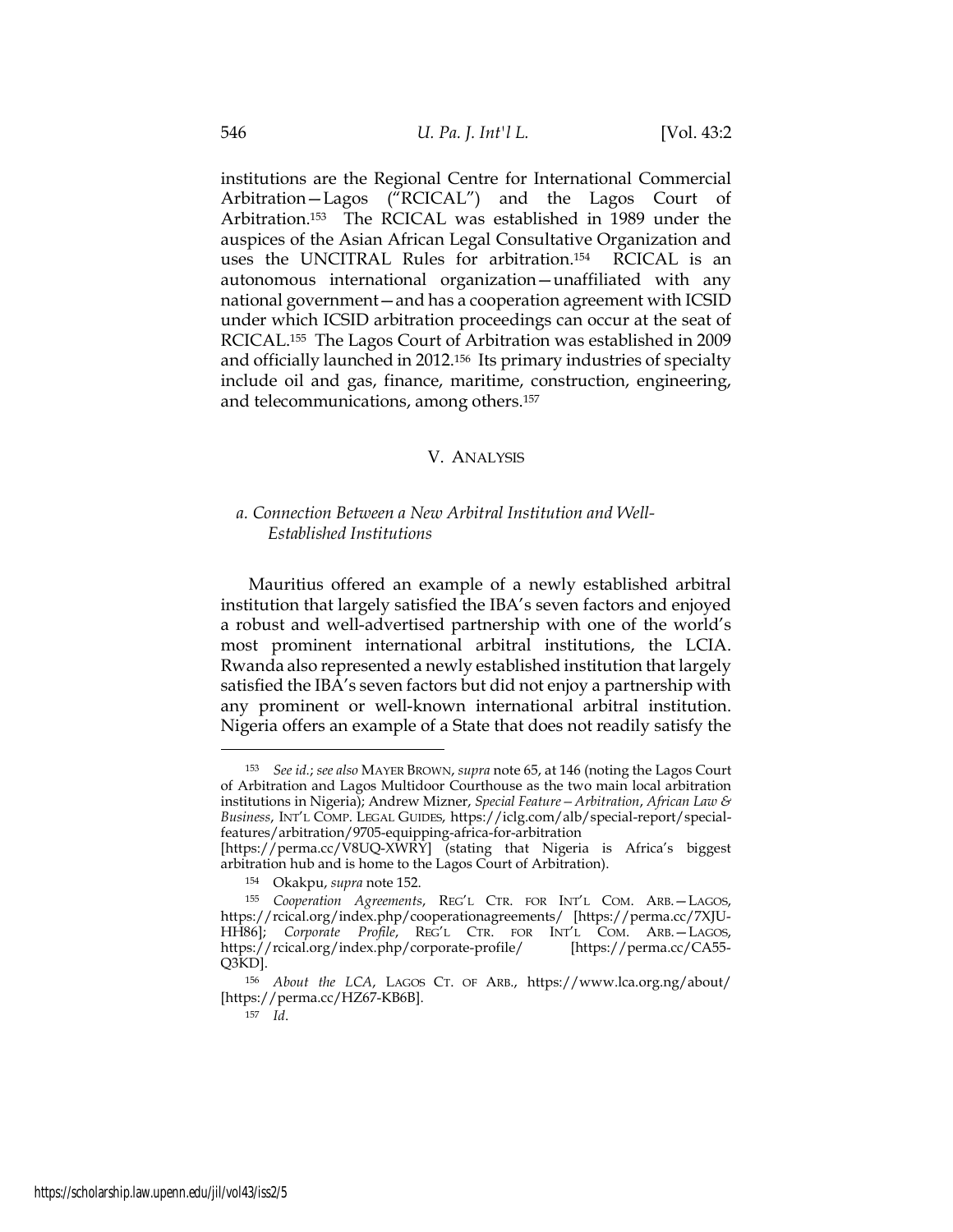IBA's seven factors and hosts both a recently established arbitral institution with no broader connection to historically prominent arbitral institutions and a slightly older institution that enjoys a cooperation agreement with ICSID for the holding of proceedings.

In comparing the experience between Mauritius and Rwanda, the relevance of new institutions' connection to reputable institutions falls into more stark relief. Both Rwanda and Mauritius enjoyed an arbitration-friendly national government. Both countries also enjoyed benefits of geography—Mauritius for its position between Asia and Africa, and Rwanda for its position in the center of a region poised for incredible economic growth. Mauritius' LCIA-MIAC, which gained almost immediate acceptance on the international stage, was integrated quite quickly into commercial contracts and was not only included in DELOS 2020 Guide to Arbitral Places but was also the only African country to be labeled a "safe seat" by reviewers. Rwanda's KIAC, on the other hand, has not experienced such significant international acceptance.

While it has enjoyed significant support from some prominent international arbitration firms, KIAC has not received the attention or recognition that LCIA-MIAC has. Not only was KIAC not labeled a "safe seat" by DELOS 2020 Guide to Arbitral Places, KIAC was not even evaluated. This oversight is especially surprising given that in 2019, KIAC registered its 100th case—an impressive feat by any measure, but especially for an international arbitral institution less than ten years old. This oversight is made even more conspicuous when one recalls that in first eight years of the LCIA-MIAC, not many disputes known to have been administered by the institution despite its general acceptance by the international community.

When recalling practitioners' predilection for selecting arbitral seats and institutions based on recognition and reputation,158 one might think that Rwanda and Mauritius have fared comparably. However, it is important to keep in perspective Rwanda's proximity to its neighbors and its extensive program to train arbitrators both in Rwanda and across the region. Mauritius has not established such robust programs and has no contiguous national borders, yet it has garnered international acceptance. The importance of the optical impact of relationships with established institutions in projecting growth and acceptance is further illustrated by MIAC's establishment of a dual-Registrar with the PCA following the termination of its relationship with the LCIA.

<sup>158</sup> See WHITE & CASE, supra note 29, at 11 chart 8, 14 chart 13.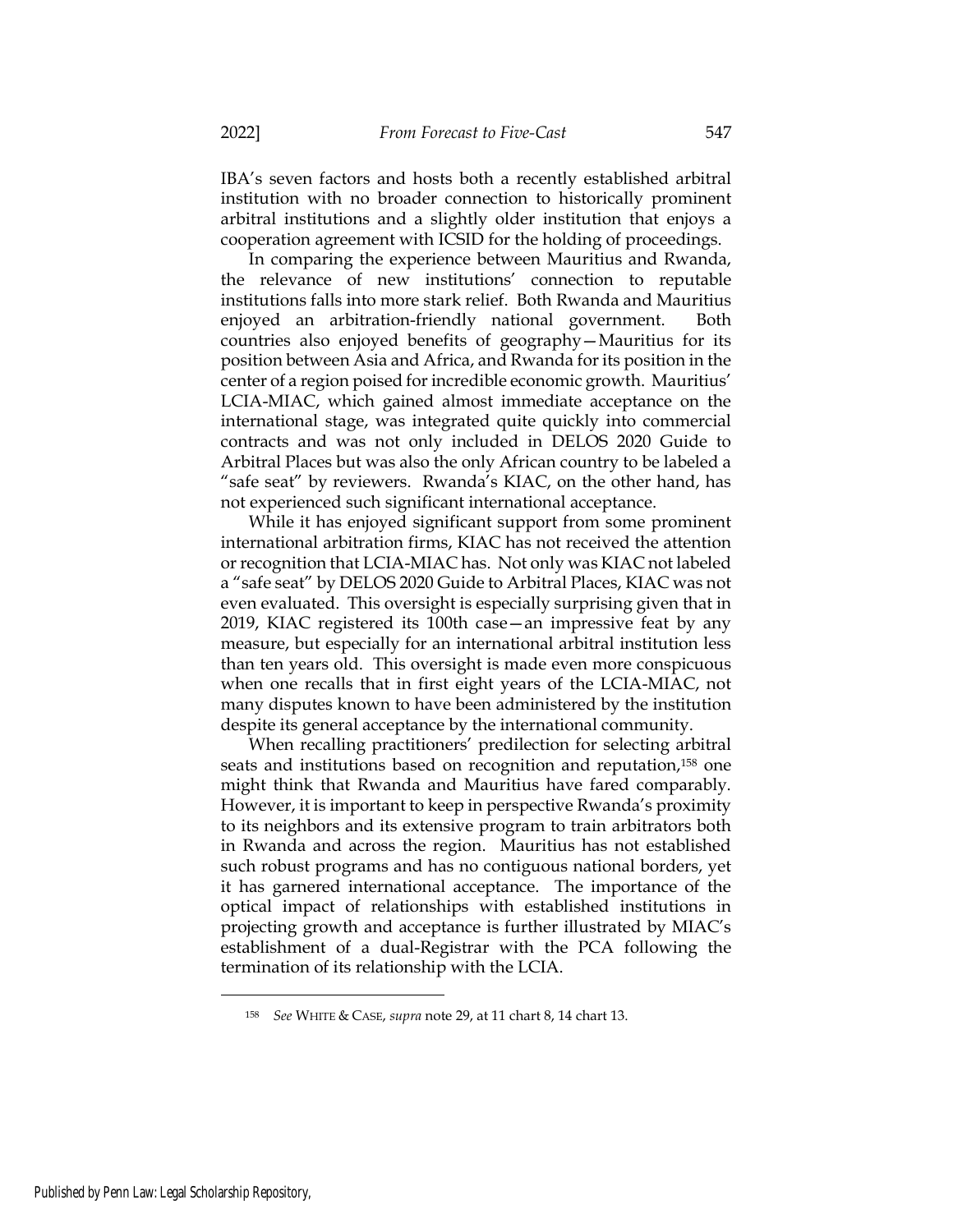#### b. Economic Forecasting

According to the 2018 survey by White & Case, arbitrators expect to see growth across several industries but listed four industries that show particular promise: the energy sector (eightyfive percent of respondents believe international arbitration will increase), construction (eighty-five percent), technology (eighty-one percent), and banking and finance (fifty-six percent).<sup>159</sup>

When looking to the above review of the economic industrial strengths, all three seem poised for continued growth; however, Rwanda and Nigeria seem particularly well-positioned. While Mauritius is working to bolster its technology and banking and finance industries—both of which are expected by practitioners to result in an increased need for international arbitration services<sup>160</sup> – the growth of those industries is not as widely expected as the growth in other key industries. Nigeria's oil-centric economy will continue to require international arbitration, and even with some structural concerns, the size of awards involving Nigerian parties is likely to entice some practitioners. This is especially true if parties to disputes involving Nigeria continue to prefer more established, Europe-based institutions.

From an economic standpoint, Mauritius is unlikely to be significantly impacted in either direction. As its financial services or telecommunications industries develop, it is increasingly likely that MIAC and MARC will experience an uptick in registrations. Additionally, given Mauritius's geographic convenience between Asia and Africa, as China's involvement in Africa continues to increase, Mauritius's international arbitral institutions will likely experience modest growth.

Given analysts' projection that Rwanda is poised for a thirty percent expansion of its construction sector and its ranking by the World Bank for ease of doing business,161 the likelihood of significant and protracted growth in international arbitration in Rwanda is very high. Rwanda's position in the region, involvement in regional economic cooperation frameworks, and participation in China's Belt and Road Initiative also suggest marked growth for Rwanda and KIAC.

<sup>159</sup> WHITE & CASE, supra note 29, at 29.

<sup>160</sup> WHITE & CASE, supra note 29, at 29.

<sup>161</sup> AFRICAN ECONOMIC OUTLOOK, supra note 52, at 174.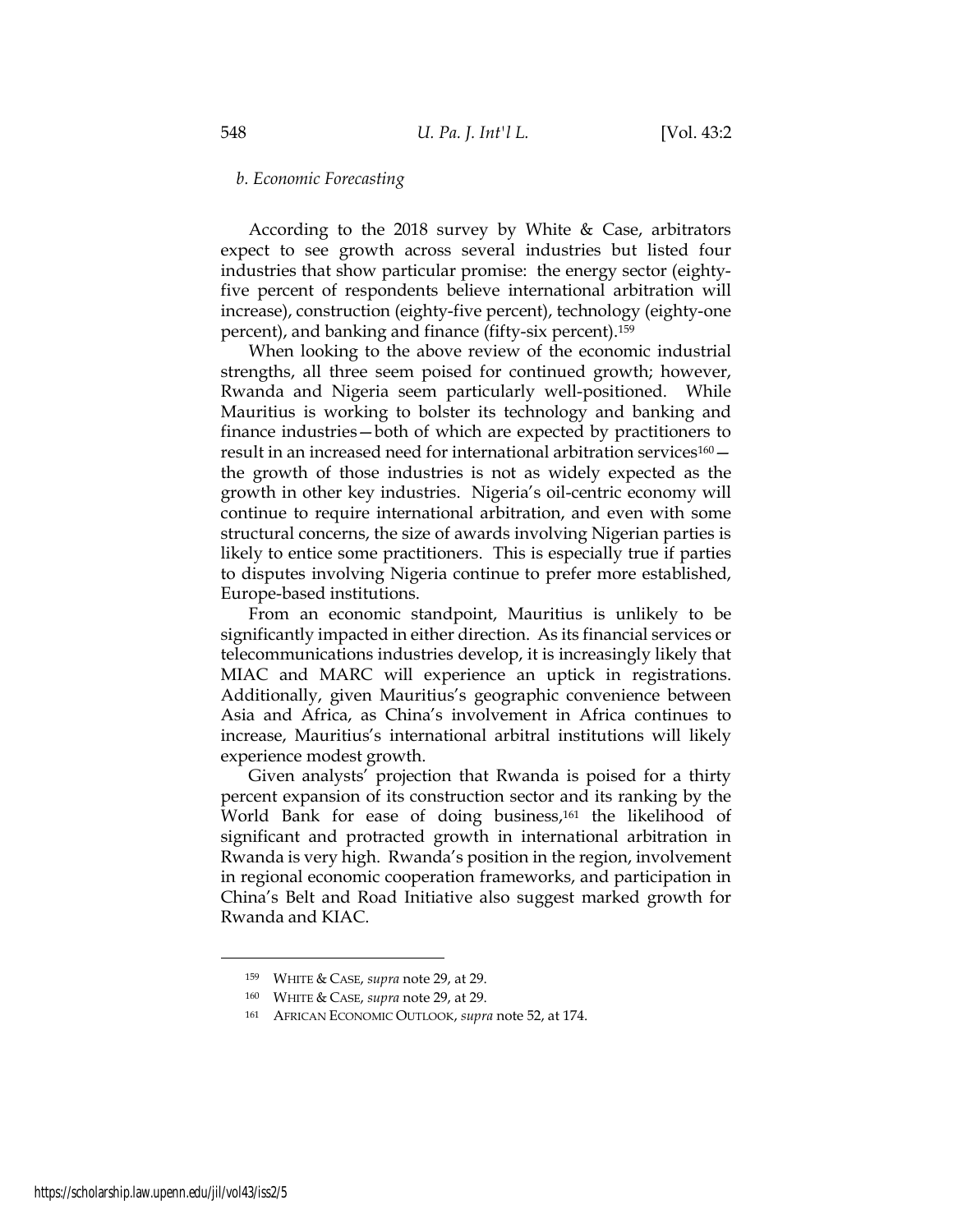While the international arbitral institutions of Nigeria may not experience extensive growth—as suggested by Nigeria's performance on the IBA's seven factors $162 -$ its economy does suggest that growth in the quantity, and perhaps size, of awards is likely, both for Nigeria's local arbitral institutions, as well as for the institutions outside Nigeria that Nigerian parties tend to engage.

#### VI. RECOMMENDATIONS FOR GLOBAL FIRMS

#### a. Broaden Institutional Representation

In 2019, the Global Arbitration Review released its annual ranking of the world's leading international arbitration practices. This list and several other rankings were aggregated by Aceris Law in January 2020, to produce a compendium of the top international arbitration firms across the globe.163 Of the firms that specify "major international institutions" or "key institutional rules," all but three failed to mention an African arbitral institution.164 Firms who do list institutions almost invariably mention ICSID, ICC, LCIA, HKIAC, SIAC, AAA/ICDR, SCC, PCA, and UNCITRAL, but list no institutions in Africa.<sup>165</sup>

If top firms do not yet have clients doing business in Africa, they will; and when they are working with their client to negotiate arbitration clauses or their client finds themselves in a dispute with an African party, a firm's familiarity and comfort with the variety of African arbitral tribunals will be exceedingly useful.

In light of the above, adding KIAC (Rwanda), MIAC (Mauritius), OHADA,166 and perhaps others, to the firm's list of major arbitral institutions, could be useful in spurring business from both current and potential clients. Assuming these titanic firms already have

<sup>162</sup> See IBA REPORT, supra note 1, at 9.

<sup>163</sup> See Best International Arbitration Law Firms and Practice Groups Worldwide: 2019/2020 Rankings, ACERIS L. (Jan 1, 2020) (comparing rankings of Legal 500, Chambers and Partners, GAR and Leaders League in 2019).

<sup>164</sup> See id. (reviewing the rankings of the firms, among others, Allen & Overy, Ashurst, Cleary Gottlieb, Clifford Chance, Debevoise, Freshfields, Herbert Smith, Hogan Lovells, K&L Gates, King & Spalding, Quinn Emanuel, Shearman & Sterling, Skadden, Three Crowns, WilmerHale, and White & Case).

<sup>165</sup> See id.

<sup>166</sup> OHADA is not highlighted in this Comment but referenced in the Conclusion as a forum worthy of attention.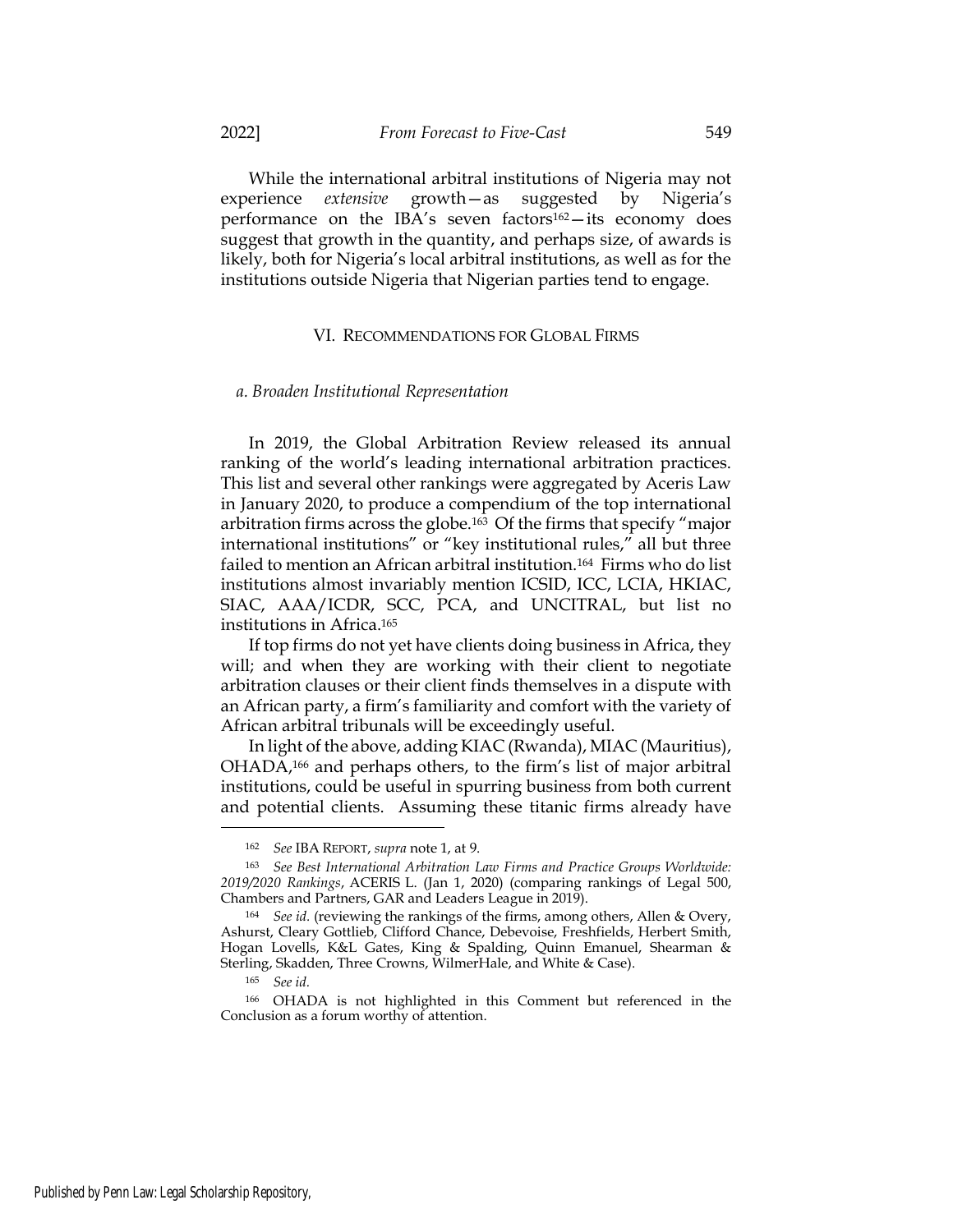familiarity with these fora, it may be prudent to feature a discussion of African arbitral institutions in its publications or to include African "safe seats" in its list of major institutions. From the perspective of business development, this would send an important signal to potential clients with business in Africa that the client's foray into the relatively uncharted realm of African investment or commerce is not compounded by attorneys unfamiliar with the region.

Hogan Lovells' extensive work with KIAC in Rwanda offers a potential model for firms interested in bolstering their presence on the continent.167 Hogan Lovells' written publications and press releases about their work with KIAC and with practitioner training programs in Rwanda and surrounding States shows that this model can be implemented and can offer dividends for those with an interest in expanding into this area.168 The forecasted economic growth of these regions likely holds promise for the potential growth of African arbitral institutions, and firms that establish and set themselves apart *now* may attract business that would otherwise be lost to competition over the long term.

### b. Bolster Efforts to Select African Arbitrators

In its 2018 survey, White & Case asked practitioners how they located their arbitrators and what factors were important to them.<sup>169</sup> Regarding factors that practitioners value in arbitrators, the highest number of respondents listed a background of prestigious awards and decisions (forty percent), a consideration of how the arbitrator approaches substantive issues (thirty-seven percent), and degree of

<sup>167</sup> See Kendra, supra note 56 (discussing a nonprofit organization, founded in part by a Hogan Lovells partner, that "aims to promote arbitration through the involvement of actors both inside and outside of Africa," and that provides training and organizes events to encourage the networking and sharing of knowledge); Mizner, supra note 153 (noting that fifty percent of the arbitrators handling a partner's African-related caseload were African or of African origin).

<sup>168</sup> See, e.g., Kendra, supra note 56; Hogan Lovells Supports Launch of First Arbitration Centre in Rwanda, Press Releases, HOGAN LOVELLS (May 31, 2012), https://www.hoganlovells.com/en/news/hogan-lovells-supports-launch-offirst-arbitration-centre-in-rwanda [https://perma.cc/Z4A4-HJ43]; Andrew Skipper, Africa—is it fit for the future?, The A Perspective, HOGAN LOVELLS (Aug. 10, 2018), https://www.hoganlovells.com/en/blogs/the-a-perspective/africa-is-itfit-for-the-future [https://perma.cc/A8ZT-233M]; HOGAN LOVELLS, OUR INTERNATIONAL DISPUTES EXPERIENCE IN AFRICA (2014).

<sup>169</sup> See WHITE & CASE, supra note 29, at 7-13.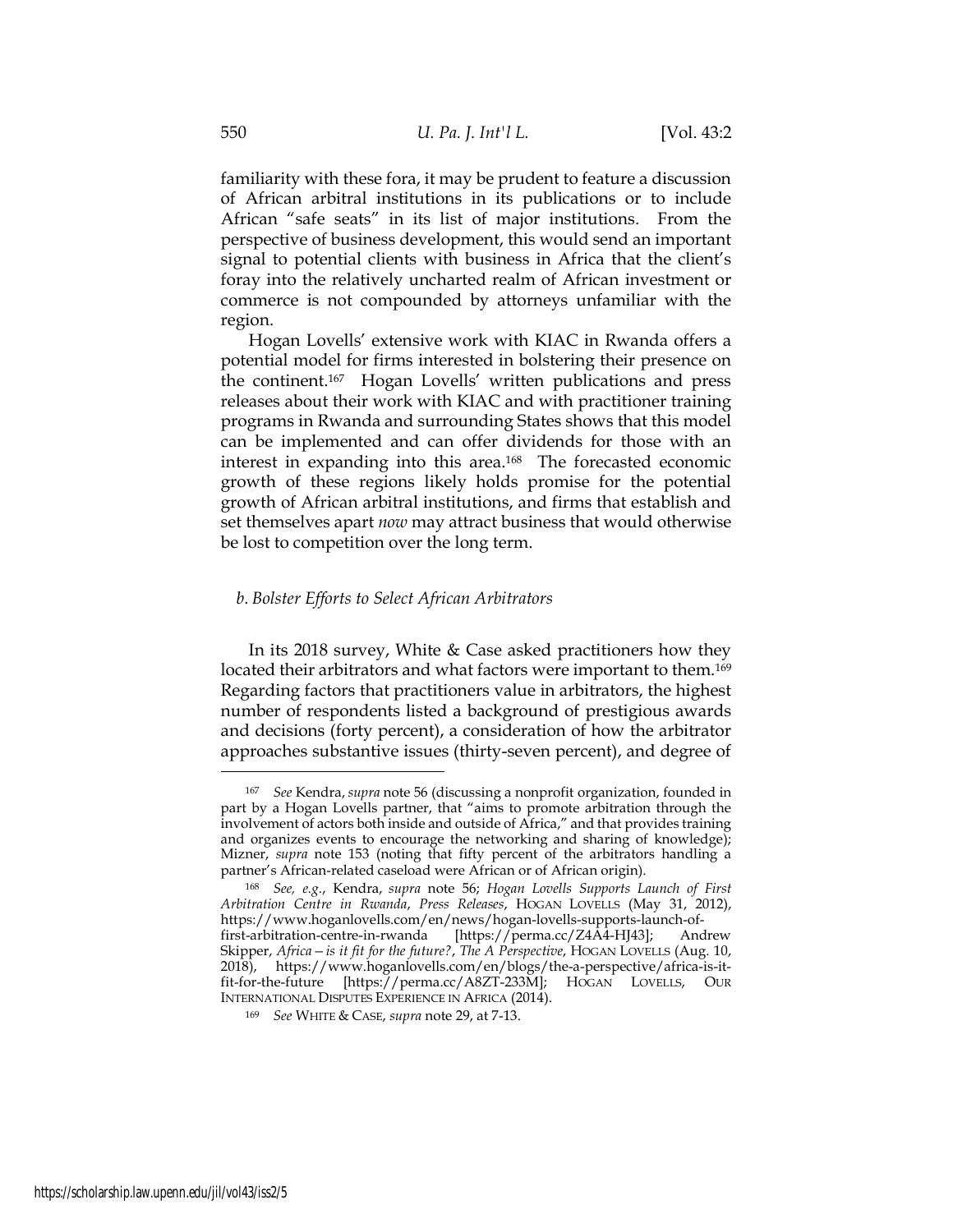availability of the arbitrator (twenty-eight percent).170 When asked about how firms find their arbitrators, respondents said through word-of-mouth (seventy-seven percent), internal colleagues (sixtyeight percent), publicly available information (sixty-three percent), an arbitrator's online profile (fifty-five percent), external counsel (forty-eight percent), or from arbitral institutions (forty percent).<sup>171</sup>

The problem of under-representation by African arbitrators is well-documented both among African practitioners and practitioners globally. A 2018 survey of African arbitration practitioners indicated that even though eighty-two percent had undergone formal training in international arbitration law and practice—including twenty-three percent who studied arbitration as part of a higher degree at university—less than eighteen percent had sat as an arbitrator in at least one international dispute between 2012 and 2017.<sup>172</sup>

The causes of the under-representation of African arbitrators are twofold: (1) the catch-twenty-two of developing experience and (2) the difficulty of connecting potential African arbitrators with firms seeking arbitrators. The first cause is raised when African lawyers and arbitrators find themselves without enough experience to compete for appointment but also not having enough appointments to gain the requisite experience.173 This makes the international circuit of arbitrators a fairly exclusive group, and poses a challenge for new arbitrators to enter the international circuit.<sup>174</sup>

With respect to the second cause of under-representation, it is illuminating that while an alignment of approach to locating and selecting arbitrators does seem to exist, thirty percent of respondents to White & Case's 2018 survey indicated that they do not have access to enough information to make an informed decision when

<sup>170</sup> WHITE & CASE, supra note 29, at 22 chart 22.

<sup>171</sup> WHITE & CASE, supra note 29, at 21 chart 19.

<sup>172</sup> EMILIA ONYEMA, ISAIAH BOZIMO, PRINCE N.C. OLOKOTOR & CHRISTINE DJUMPAH, SOAS ARBITRATION IN AFRICA SURVEY—DOMESTIC AND INTERNATIONAL ARBITRATION: PERSPECTIVES FROM AFRICAN ARBITRATION PRACTITIONERS 8 (2018) (noting that the group of 191 active arbitration practitioners surveyed are qualified to practice in nineteen African countries and several others are dual-qualified and also practice in non-African jurisdictions); see also Jack Ballantyne, African Promise aims to promote diversity on tribunals, GLOB. ARB. REV. (Oct. 8, 2019), https://globalarbitrationreview.com/diversity/african-promise-aims-promotediversity-tribunals [https://perma.cc/L655-WVGV].

<sup>173</sup> Mizner, supra note 153.

<sup>174</sup> Cantor, supra note 108, at 117.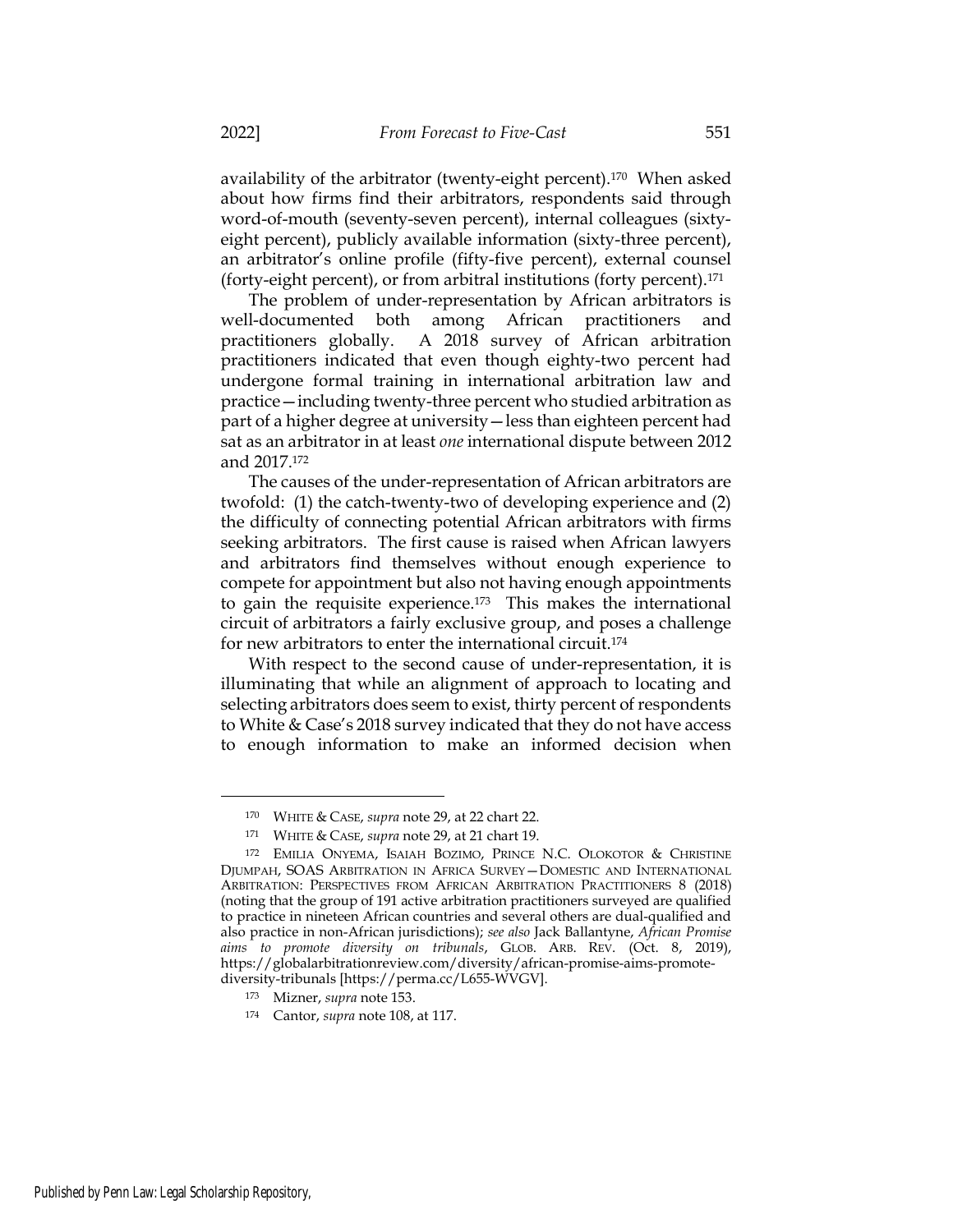appointing arbitrators.175 This issue may be lessening, however, both as technological connectivity increases and firms and nonprofit organizations make a more concerted effort to connect the two groups. The 2018 survey of African practitioners, for example, noted that 74.3% of practitioners have their profiles or CVs available on their firm's website or other media platforms (e.g., LinkedIn or Facebook).<sup>176</sup>

Additionally, several organizations have been established to reduce this gap and achieve greater representation of African arbitrators, especially given the increase in disputes involving African parties. In March 2016, Africa International Legal Awareness, a nonprofit body training lawyers in investment treaty law and international arbitration, launched an online directory of African practitioners trained in these areas.177 In 2018, the African Arbitration Association ("AfAA") was launched to promote and support African arbitrators and institutions and to help publicize that work on a more international scale.178 The ICC has established an Africa Commission with the remit to coordinate its "expanding range of activities and growth on the continent and expand the pool of African arbitrators."179 And in 2019, the "African Promise" initiative was launched; it is aimed at encouraging signatories to "commit[] to improving the profile and representation of African arbitrators, especially in arbitrations connected to Africa."180 The African Promise initiative boasts 175 current signatories including arbitration communities across African nations, as well as France, Qatar, Switzerland, the United Kingdom, and the United States.<sup>181</sup>

Firms and practitioners in the United States and across the globe should join in these efforts to increase representation of African arbitrators. Taking more active initiative on increasing the involvement of African arbitrators would not only provide for a more diverse and representative industry, but developing knowledge and cultural understanding of African parties could improve the outcomes and effectiveness of negotiations, mediations, and arbitrations.

<sup>175</sup> WHITE & CASE, supra note 29, at 21 chart 20.

<sup>176</sup> ONYEMA, supra note 172, at 9. This means that 25.7% of African practitioners do not have their profile of CVs appearing online.

<sup>177</sup> 2018 INT'L ARB. REV., supra note 54, at 19.

<sup>178</sup> Mizner, supra note 153.

<sup>179</sup> 2019 INT'L ARB. REV., supra note 56.

<sup>180</sup> ARBITRATION IN AFRICA, THE AFRICAN PROMISE (2018).

<sup>181</sup> Ballantyne, supra note 172.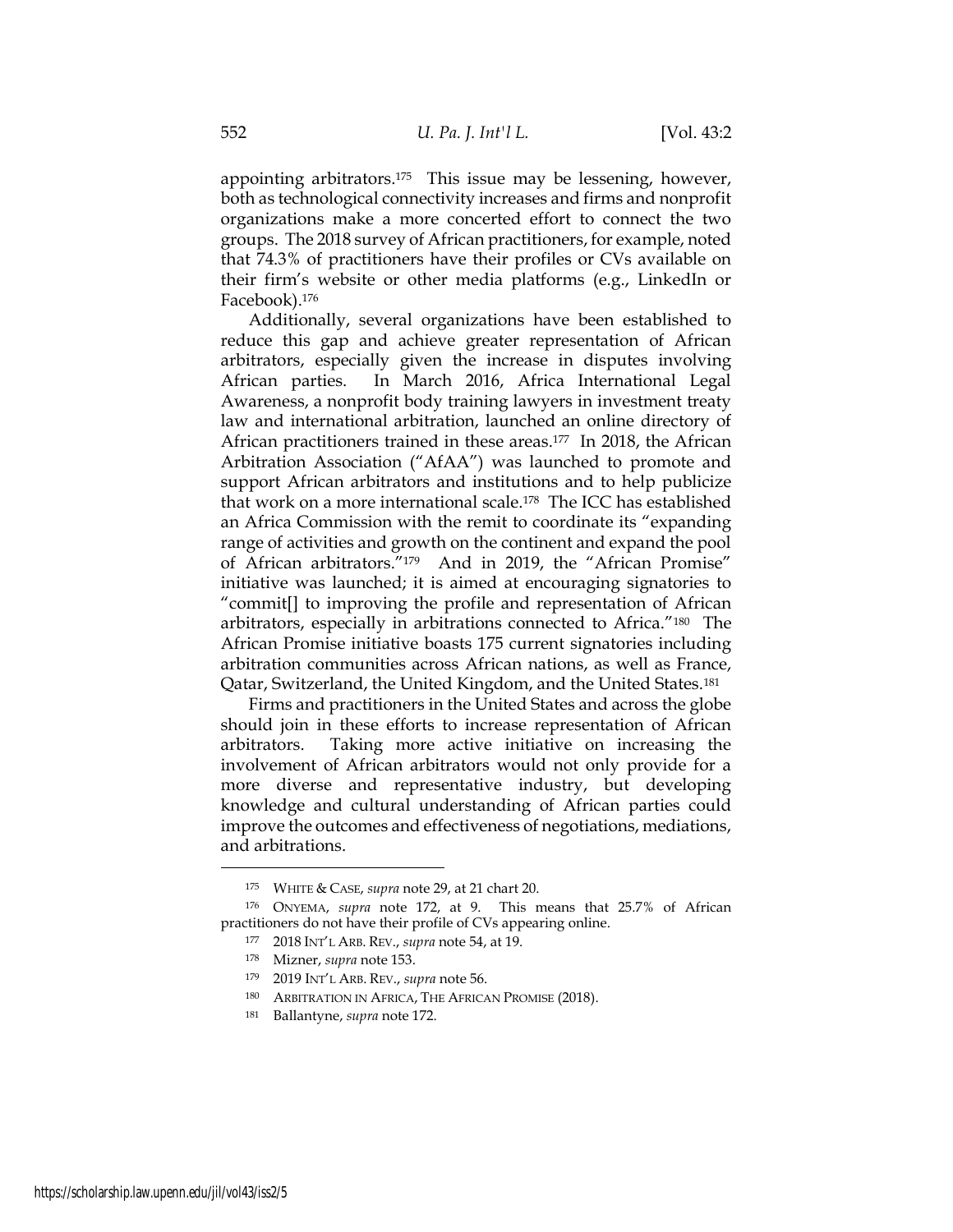### VII. CONCLUSION

When applying the seven factors for growth outlined by the IBA in 2015, Nigeria produces a mixed set of outcomes that suggest underwhelming growth of its domestic arbitral institutions. When applying the seven factors to Mauritius and Rwanda (added to France, the well-established control), these three States appear evenly matched. Independent assessments of their respective judicial systems and a review of each State's friendliness toward arbitration suggests that all three countries are on track to grow. Additionally, the apparent parity across these three States as to the robustness of each feature suggests that the extent of growth across the three States will be roughly equal; however, that is not borne out by either intuition or outcomes.

When the additional factors of institutional connection and economic forecasting are combined with the IBA's growth factors, the results suggest that Nigeria's mixed set of outcomes is likely to produce moderate growth of Nigeria's domestic arbitral institutions given the nature of its industries, but also suggests that parties will continue pursuing dispute settlement in more established seats and institutions outside of Nigeria. When these additional factors are applied to Rwanda, Mauritius, and France, the projection suggests that while yes, all three countries are likely to enjoy continued growth of their respective arbitral institutions, Rwanda will likely experience the most extensive growth of the three and that Mauritius' growth will likely prove less precipitous.

With several other countries and regional organizations boasting their own international arbitral institutions, this analysis can also be expanded and applied to a broader landscape—both within Africa and beyond. Even within Sub-Saharan Africa, several countries beyond the scope of this Comment are beginning to offer greater opportunities for international arbitration, namely Kenya, South Africa, The Gambia, and Ghana, among others.182 On the regional organizational front, the Organization for the Harmonization of Business Law in Africa ("OHADA") has also

<sup>182</sup> See generally GAP Traffic Lights, supra note 89, at 1-2 (offering an analysis of the international arbitration landscape of Ghana, The Gambia, and Zambia, in addition to Mauritius and Nigeria discussed supra).